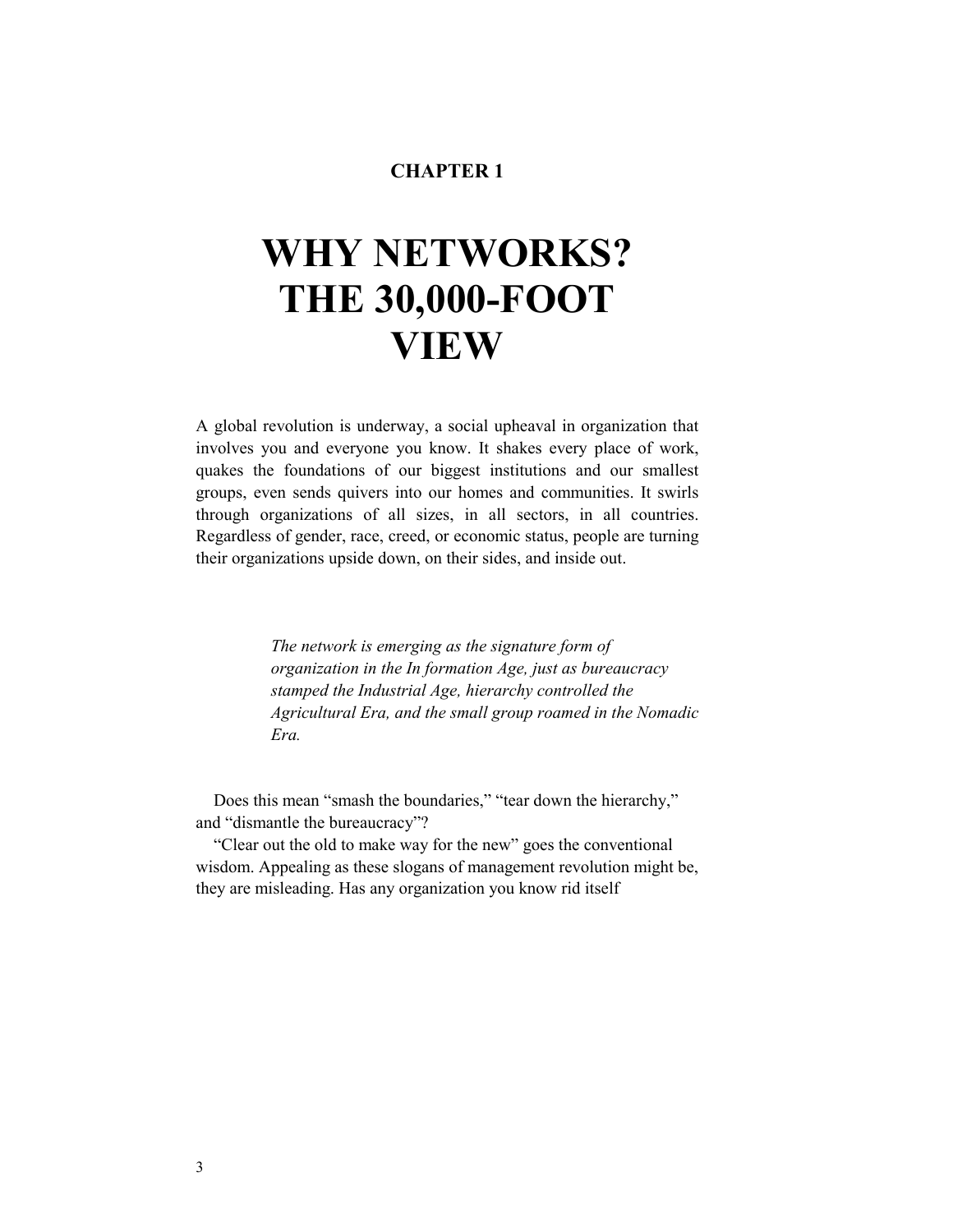entirely of hierarchy and bureaucracy? What is more important, should it?

To develop healthy, flexible, intelligent organizations for the 21st century, we need to harvest the best of the past and combine it with what is really new. Surely, some learning from thousands of years of organizational life must be worth keeping. There must be continuity as well as change.

So, what is timeless in hierarchy and precious in bureaucracy? Where's the "baby" and what's the "bath water"? What should we throw out, what is best to keep, and what is both new and enduring?

Every day, our interaction with traditional organizations presents us with the personal challenge of learning how to function in groups—small and large. Couples argue about how to organize the housework; coworkers squabble about who's in charge; politicians debate how to balance their power, even to the point of "reinventing government." New ways of doing things are growing in, between, and alongside "the way things are and always have been."

Each of us participates in many small groups. Every encounter, every meeting, every moment spent planning the future is an opportunity to do a little organizational design. With each new set of connections, we realize anew how connected things really are— among people, small groups, companies, cities, nations, and every other human grouping.

Millions of people are active participants in the organizational revolution propelling world civilization into the Age of the Network. The creation of this next age belongs to all of us as we design the organization of the future, which looks as different from the one of the past as the railroad boxcar does from the computer chip.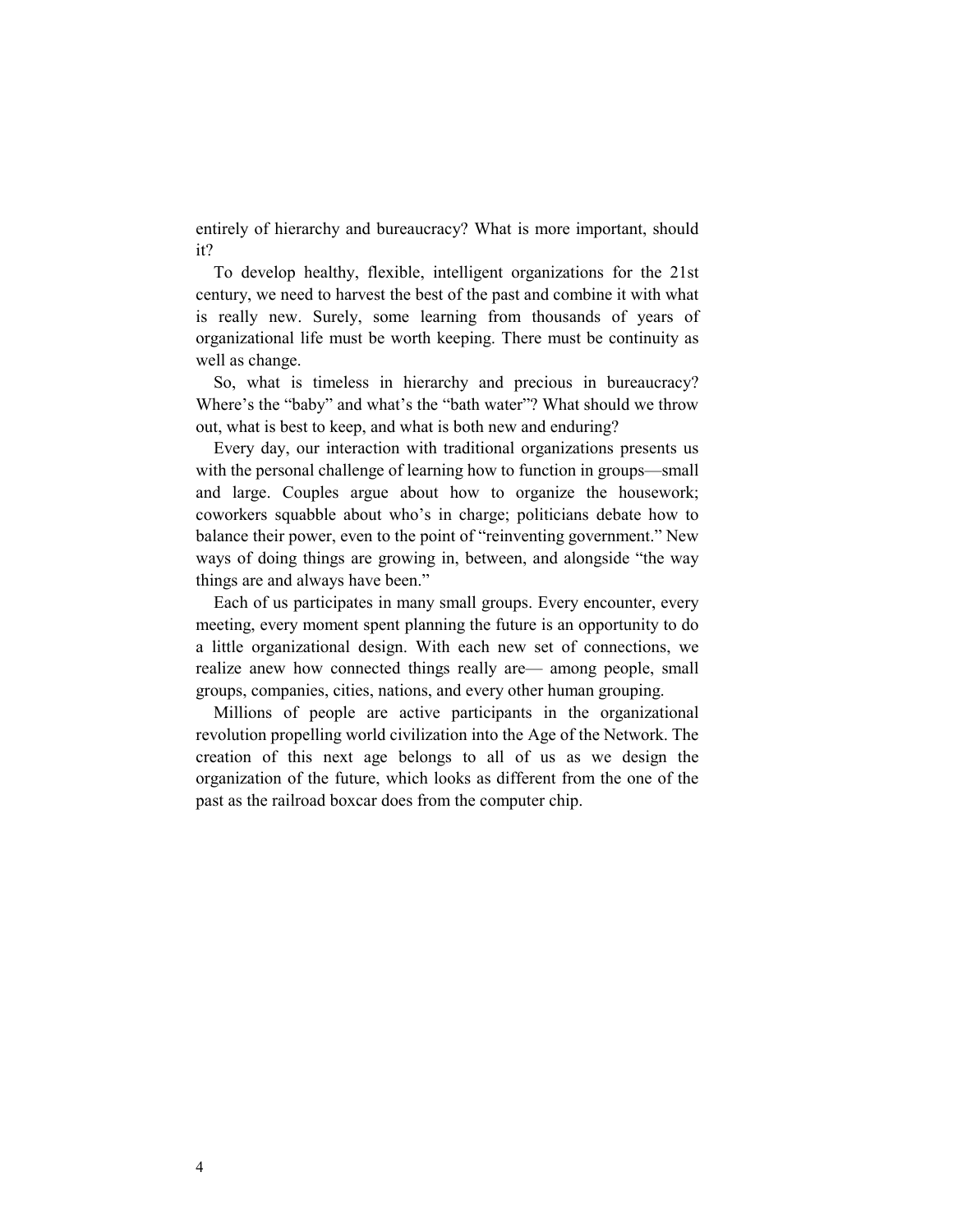# **RIDING THE TRANSITIONAL WAVE**

We don't arrive in the next century without a heritage. Today's generations straddle two eras, the graying industrial one behind and the sleek information one ahead. Just a decade ago, this was Sunday supplement speculation; today, it is a mainstream idea.

Collectively, we are in the middle of the transition. Too far in to go back, yet not far enough along to see how it's going to turn out, we are actors in the drama, playing out the awesome zigzags of truly changing times.

Today, in transition, we naturally live with all types of organization.

- Hierarchy, the top-down pyramid, has been pronounced dead, yet lives and, in most circumstances, still holds final rule.
- Even as virtually everyone vigorously complains about it and finds ways to skirt it, bureaucracy, with its neatly stacked, specialized boxes, continues to spew out more policies and procedures, rules and regulations.
- Small groups and teams are in—from the shop floor and front desk to the executive suite and boardroom.
- At the same time, new *networks* are forming, both within and among older organizational forms.

How do these forms fit together to create the most effective organization for a variety of circumstances, including your specific situation? To help answer this question, we need to start with a broad view.

## FROM THE 19TH TO THE 21ST CENTURY

At 30,000 feet, the world looks considerably different from the way it does on the ground. The best leaders sometimes see their organizations from such a distance. From a great height, what do you really see in the mind's eye? An organization chart? Images of spreadsheets and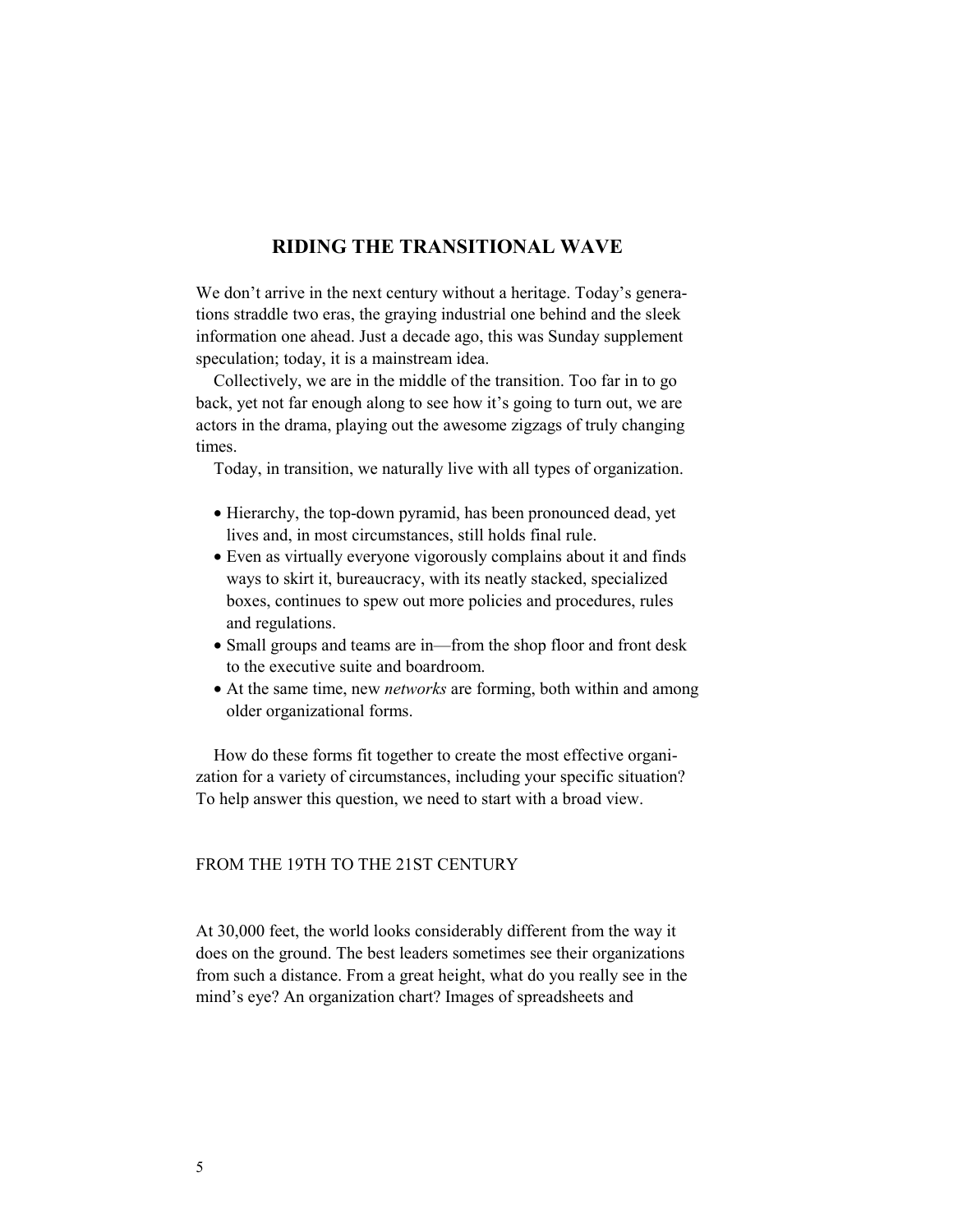charts of accounts? Sensations of the politics of a board meeting? The faces of customers?

If you're like Bob Barry, a line of business partner-in-charge at KPMG Peat Marwick and a member of its international executive board, you know the old filters of traditional structures don't work today. "For us to be successful, we can't work in the little boxes anymore," says Barry, one of thousands of executives running a 21st-century organizational "car" with a 19th-century chassis.

Peat Marwick is nearly 100 years old. It was literally born in the Industrial Age in 1897. For decades, it was *the* premiere accounting firm, serving the captains of Western industry—until it hit the 1970s. Suddenly, the venerable business took an unpredictably sharp turn into dimensions that it never imagined. It had to cope with the impact of information technology, like the perplexing fact that many of its clients highly value information that KPMG should—but could not— provide. And it faced a global economy where the sun never sets and competition never ceases.

In the late 1980s, it also suffered merger mania (which is how the "KPMG" got in front of "Peat Marwick") and it acquired a number of American firms. Merging fits the industrial dictum that bigger is better a truism under challenge. But the underlying nature of professional services, with partners and offices everywhere serving geographically distributed customers, has led Peat tentatively toward redesigning itself as an Information Age organization.

By 1993, the sprawling firm had decided to restructure completely, moving from geographic units to lines of business—from physical to conceptual boundaries.

Barry, who heads part of the new financial services organization, says, "I've got to think financial services. But we've always thought geography. It's hard for people to think across boundaries."

Barry knows that the 19th-century bureaucracy has to make room for the 21st-century network, which means that he also has to consider the role of technology.

When we think about the future, it is nearly always in terms of technology—the emissionless car, the voice-activated computer, the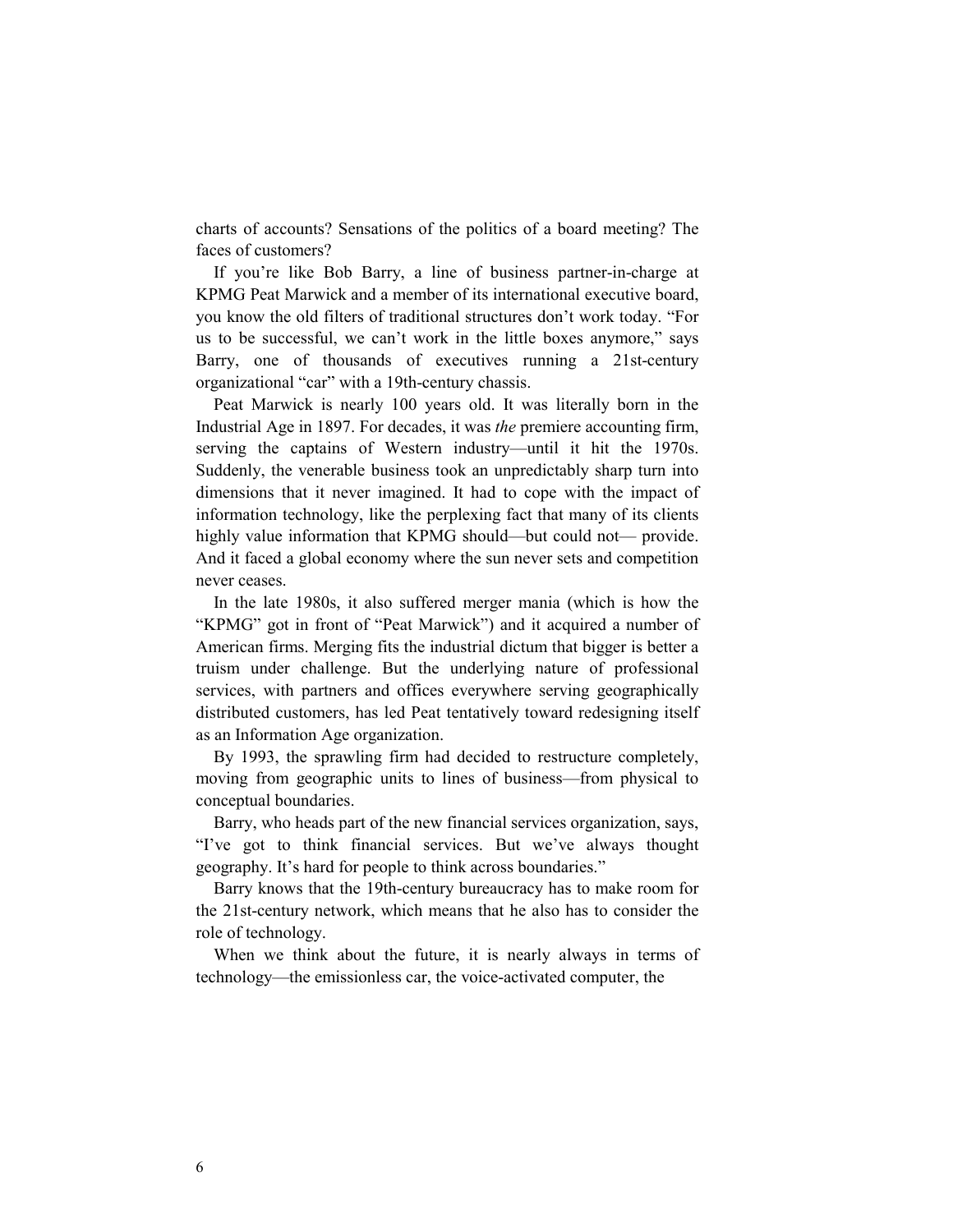solar-powered community. "But the technological innovations influence, cause, and precipitate organizational changes," says Kathleen Barry Albertini, a technology expert working on economic development issues.<sup>1</sup> Just as generations of new technology blur in year-end retrospectives, our organizations are changing faster than the mind's eye can see.

# **THE CIA NEEDS A NEW MISSION**

How can we solve the problems of the 21st century with 19th-century organizations? Tomorrow's company is as different from its 19th-century ancestor as a steam engine is from a database engine.

Two hundred years is a very long life span for an organization. Most companies don't make it past 40. (If a dog year is seven human years, then an "org" year is two.) Regardless of how long they have survived so far, most mature companies have trembled through an organizational earthquake in the past few decades that has left them dizzy.

If times are tough on Peat Marwick, just think about what America's Central Intelligence Agency (CIA) is going through. Until the late 1980s, the CIA had everything under control, so to speak. It had relatively stable competition and a steady cash flow, an enviable position for any organization. Then a completely unexpected thing happened. In 1989, the walls came down, and its traditional market— in fact, its whole *raison* d'être—evaporated overnight. The European structures of Marx and Lenin, icons of the Industrial Age, disappeared, depositing one-tenth of humanity in the postcommunist era at once.<sup>2</sup>

The whole game of spying is unlike its pre-Age of the Network self. "We are now aware of the existence of many highly organized, sophisticated networks of corruption operating on an industrial scale," said one *oil company* in *The Wall Street Journal.* The lead story on January *6,*  1994, says that "global spy networks eavesdrop on projects of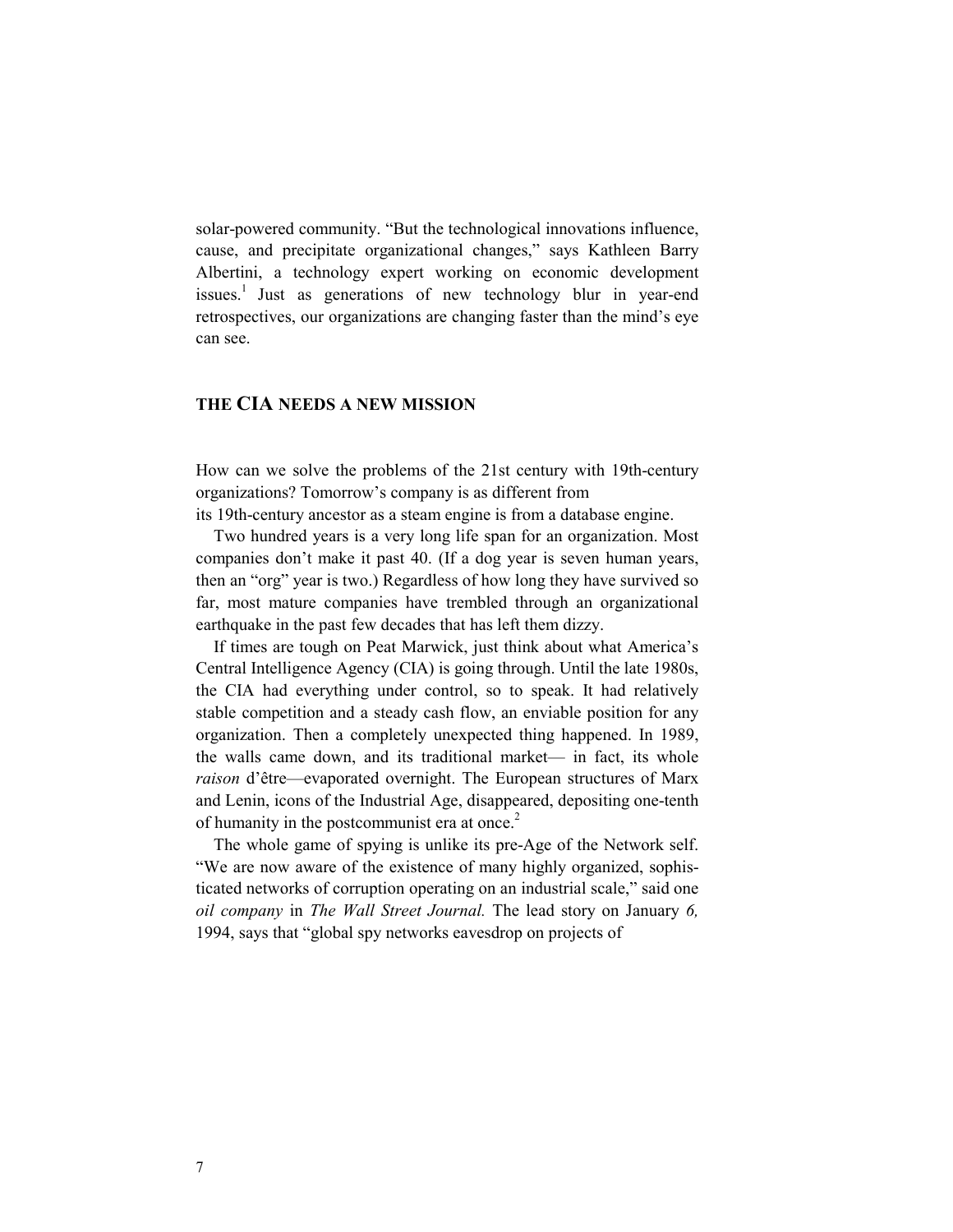petroleum firms," aided by technology in a high-stakes game in which information is the currency. $3$ 

Spies are hardly the only problem for the oil companies, which, once flush with cash, now anxiously await the next lurch in prices. Rushed to change like the CIA and in the same fix as KPMG Peat Marwick, they have many unlikely companions in the Age of the Network:

- Hyatt Hotels, Qantas Airways, Air Canada, and the rest of the increasingly fluid travel and hospitality industry.
- Advanced Micro Devices, IBM, Motorola, and every other high-tech company propelled by increasing power and decreasing costs.
- •*The Boston Globe, The Washington Post,* the Dow Jones/ Ottaway Newspaper Group, and other publishers, which worry as much about systems integration and their role in the digital future as they do about the news.
- Kellogg's, Giant Foods, and the rest of the food industry, in which "perishable" has taken on a whole new meaning with global markets and just-in-time distribution.
- The Catawba Valley Hosiery Association (some 200 North Carolina firms that produce half of the hosiery in the United States), Furniture/New York (40 small furniture designers and manufacturers working together to increase exports), Appalachia's ACENET (dozens of small manufacturers joined in networks to serve new markets), and other small firms that need a critical mass to be players on the global economic stage.

The need to network certainly is hitting health care. Consider how it looks to the 78,000 people who belong to the American Association of Critical Care Nurses, whose president, Joan Vitello, says, "Patients and their families require a seamless network of care," demanding a very different approach from the superspecialized contemporary world of medicine.

Teams and networks of care, yes, but also elsewhere in the health industry: among consumers in insurance pools and alliances; among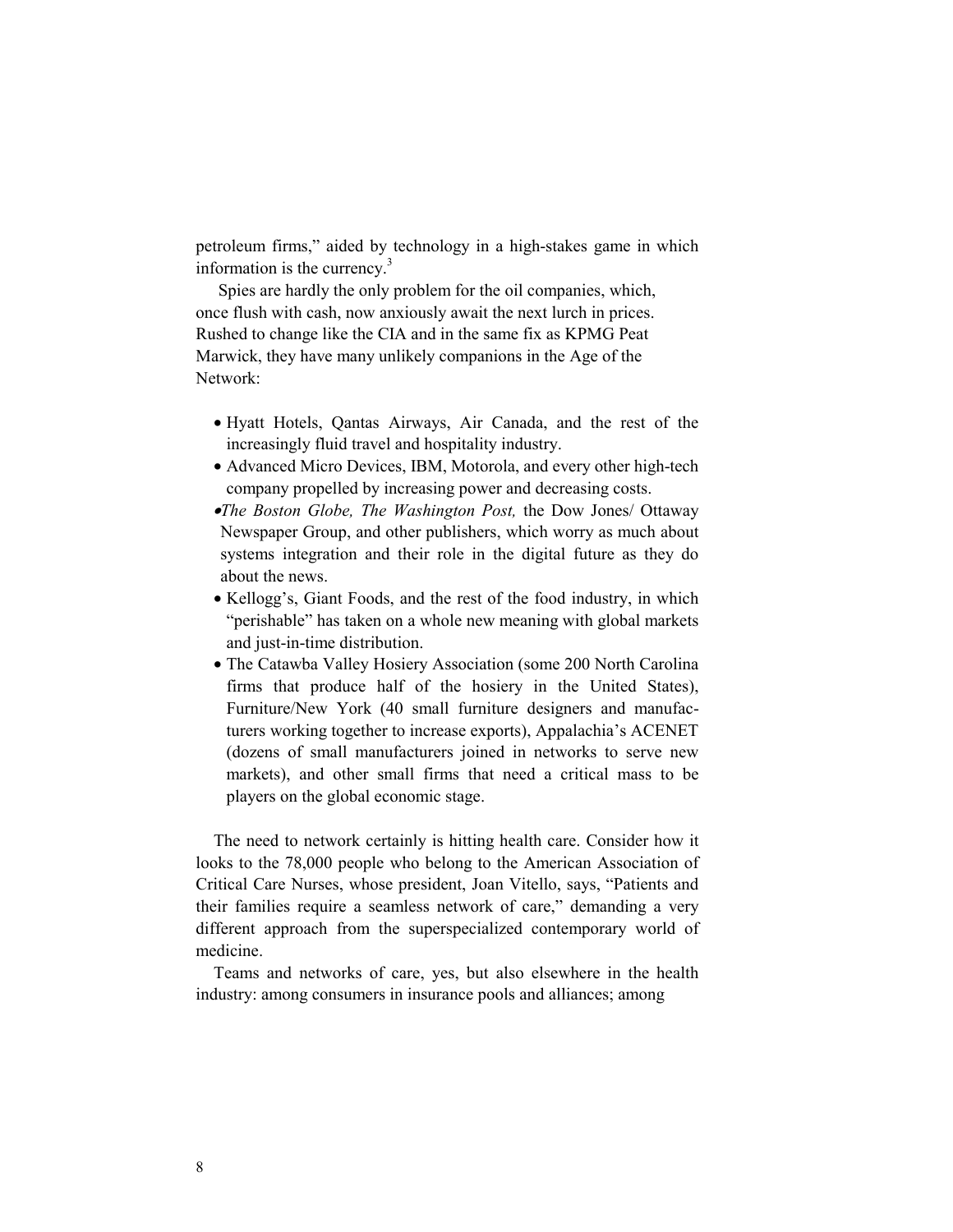doctors in physician networks; among hospitals to share high-cost equipment and facilities; and among all these players and more in health maintenance organizations.

## THE NETWORK AGE HOSPITALITY COMPANY

Darryl Hartley-Leonard, president of Hyatt Hotels Corporation in Chicago, had just returned from a 1993 luncheon meeting at the White House, where 12 company heads from widely divergent industries had come together to discuss national trade policy with the president. "Hyatt cannot solve America's international trade problem alone," Hartley-Leonard told us, "and neither can any other single company."

Likewise, Hyatt Hotel Corporation depends on relationships. A management company with 55,000 employees, it has 104 primary customers, each a separately owned hotel. Hyatt doesn't own its hotels; it manages, and most of what it manages is change, discrepancies in the routine. At any moment, 10 percent of the hotels are having some sort of crisis that requires emergency attention: the Persian Gulf War disrupts travel to Hawaii, a general manager suddenly resigns, Marriott springs a promotion.

Like KPMG Peat Marwick, Hyatt is a natural network—in this case a network of just over 100 hotels.

Without its relationships with customers, the people who show up to register at the hotels and use their facilities, Hyatt has no business. Hyatt works with travel agents, tour companies, conference planners, and others who control portions of the overall market to reach customers.

Then there are the suppliers. Hyatt liked Ely's Cheesecake, the product of a small Chicago bakery, so much that its own chefs decided to buy directly from them, "outsourcing" it. This is a mission-critical supplier to Hyatt. What is the dessert menu without cheesecake?

Multiple, complex relationships enmesh Hyatt Hotels with a variety of other companies. Taken as a whole, it's a \$2 billion company;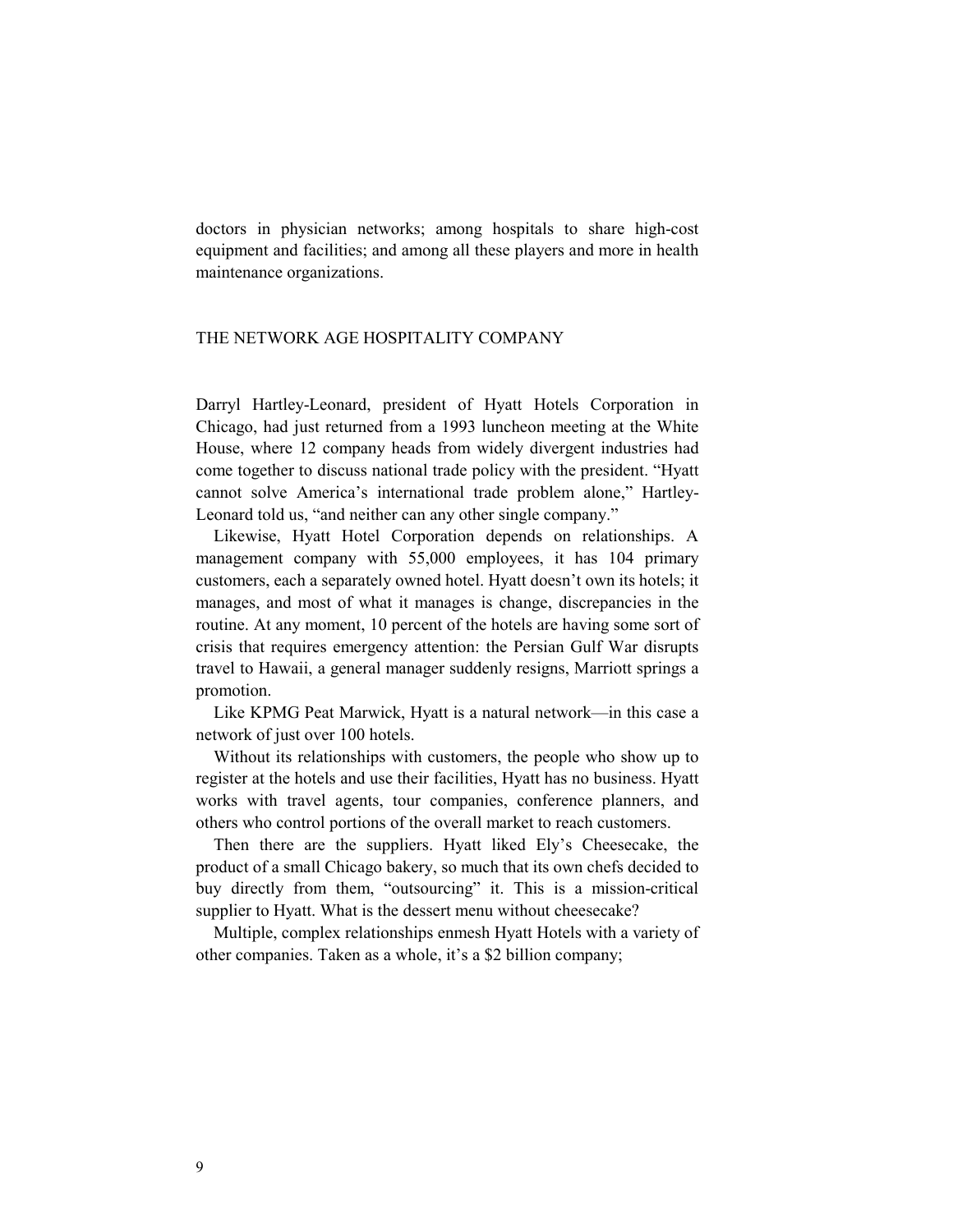taken apart, it is not a business. This is a very different industry than it was even 20 years ago, when companies could go it alone and the future seemed reasonably predictable.

# **TAKING THE CEO VIEWPOINT**

To see the whole of organizations today, we have to move to the 30,000 foot view. We can see large patterns—interconnecting highways, metropolises, hinterlands, and natural geographic areas from that height. Organizationally, we see groups that spread across cities and continents, making partners of suppliers and customers; informationally, we see data and communication pulsing through new arteries of connection.

Even two generations ago, we couldn't easily envision the world from this perspective. We didn't have the ordinary, everyday mental model of the earth as a whole, so conspicuously visible in pictures taken from space.

The globe as a whole is personal in many ways—through media like television, telephones, faxes, and the Internet (the global computer network accessible by a local phone call); and through markets, cultural styles, environmental changes, and other relationships of world scope. The challenge for every one of us is to develop individually yet join with others near and far, locally and globally. To be, in short, both "we" and "me," a part of the whole.

The whole—part challenge applies to organizations as well as people. A company is a whole made up of organizational components, such as divisions, departments, and groups, and is a part of larger wholes, such as alliances, industries, and markets.

Imagine sitting on the edge of a company, where the CEO does, taking that whole—part view.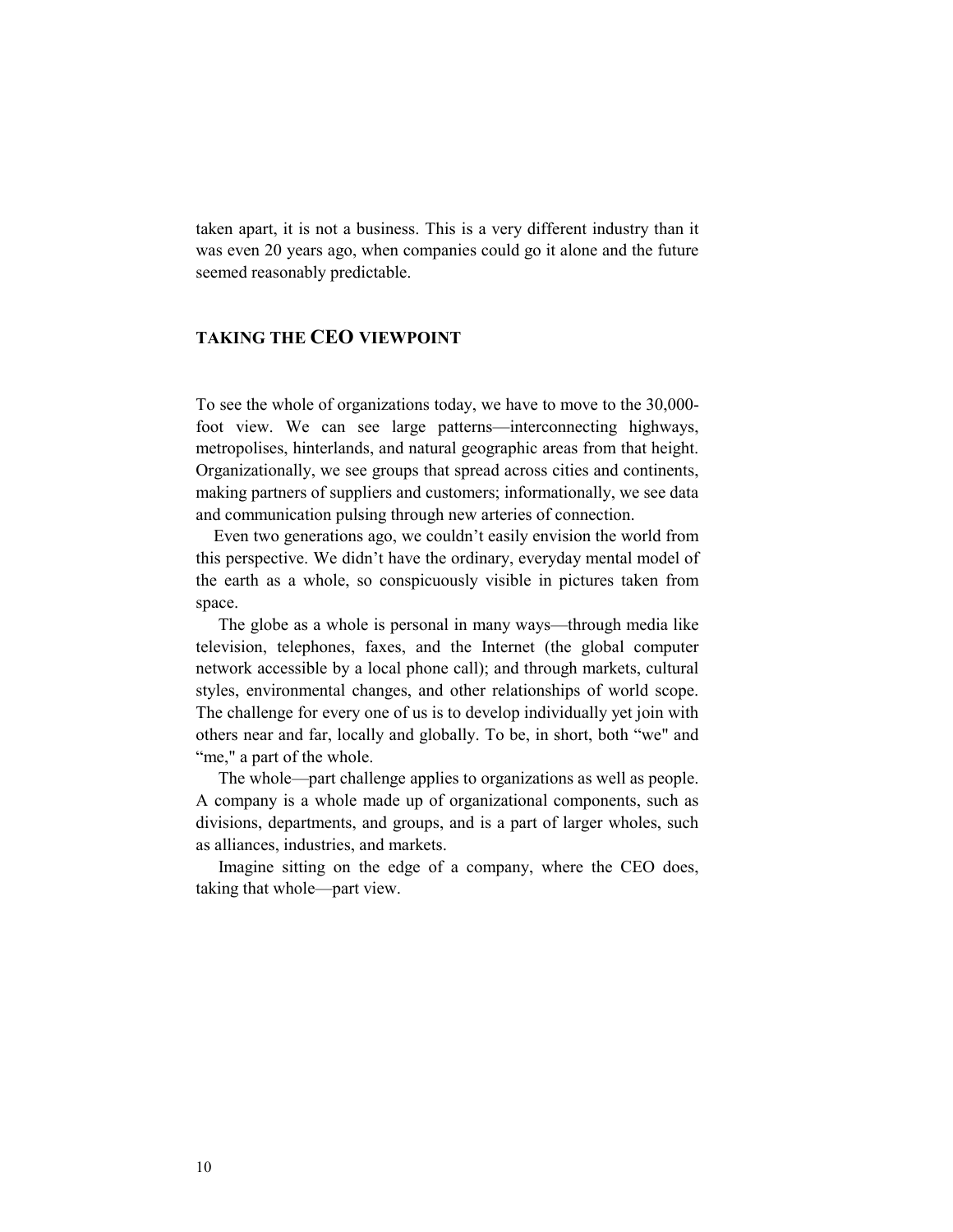*Naturally taking a big-picture view of the world,* CEOs *of tiny enterprises and giants straddle the corporate boundary. They look both ways at once, being simultaneously inside and outside.* 

Not long ago, only a few people needed to take the inside—outside CEO view. In the smartest Network Age organizations, everyone learns to think like a CEO. Everyone can make the best decisions from this vantage point. "I ask the leadership team to wear two hats," says AT&T's CEO, Robert Allen. "I say, 'Come to our management meetings and represent your businesses.' But there are times when I ask you to put on *my* hat on behalf of the shareholders and help me make decisions that cross business-unit boundaries."4

Even CEOs must expand their views; simply looking in and out is insufficient for navigating through complexity. Knowing the business is no longer enough. Now CEOs must understand everything from the global economy and the politics of Eastern Europe to the effect of newborns on knowledge worker productivity and the cost of grief if one of them dies.

Success in the 21st century requires both *global* knowledge and *local*  knowledge, understanding the "big picture" and the specific details. It also requires people to be both competitive and cooperative, simultaneously self-assertive individually and interdependently joined with others.

All the key pieces of the puzzle—from strategy to operations, from mission to service, from customers to shareholders, from competitors to partners—are part of the mental model of the person taking the CEO's view in the Age of the Network. The next question is how to frame those pieces. What is the overall design of your organization?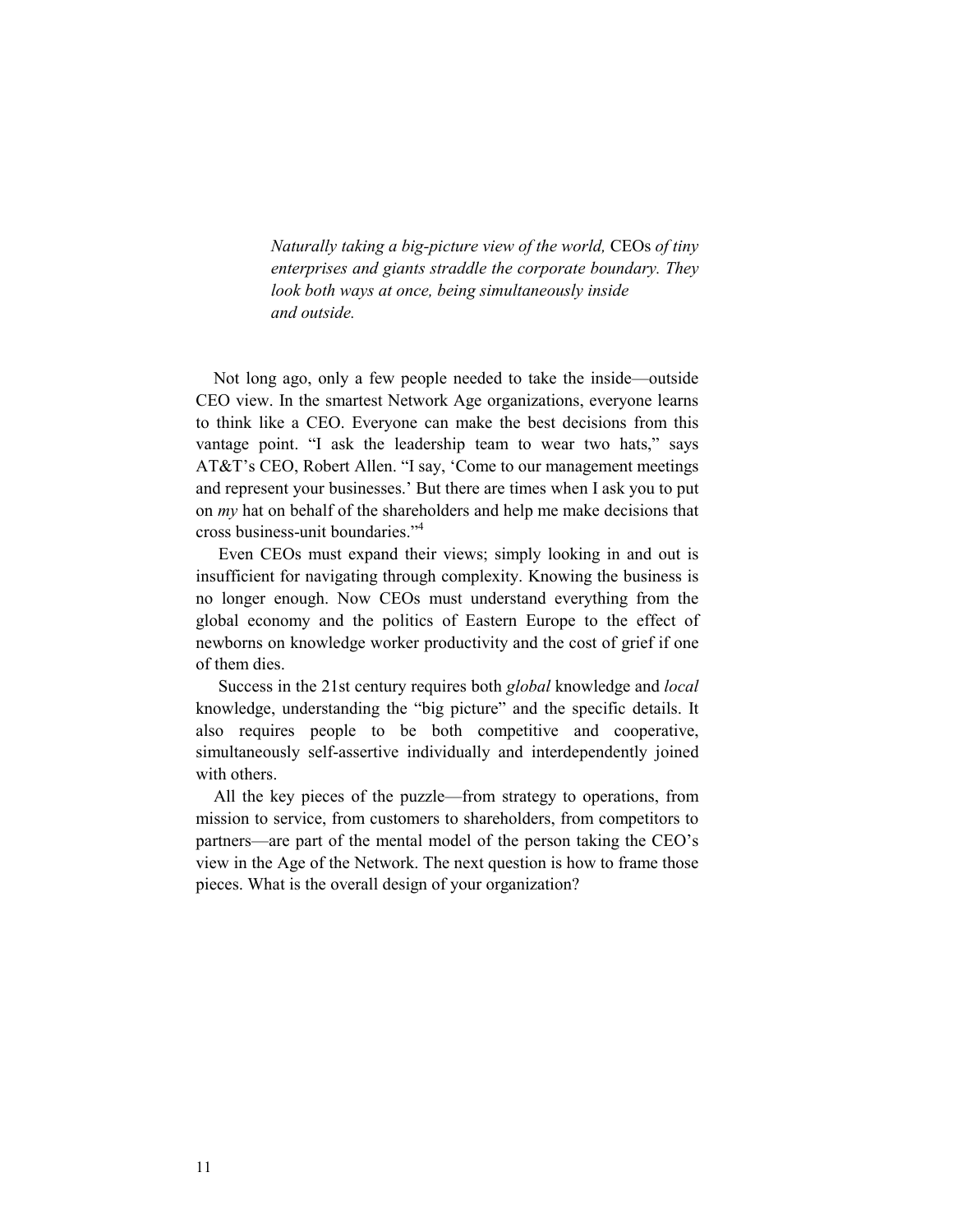# **FOUR AGES OF ORGANIZATION**

Mentally draw the big picture of your organization. Do you see levels of hierarchy connecting specialized boxes of bureaucracy? Is control topdown and are the boxes mutually exclusive? Do you belong in one and only one box?



If so, you are working in a 19th-century organization, an Industrial Age machine. This is not good news if your world is turning upside down around you with speed-of-light communication.

Even if the box-chart pyramid is a cliche, it is still the only mental model for most of business and the public sector. It reflects organizational learning gathered over three great eras.

- First was the age of the camp fire, when nomadic small groups hunted and gathered.
- Then agriculture sprang up, and with it hierarchy, the top-down organizations still with us 12,000 years later.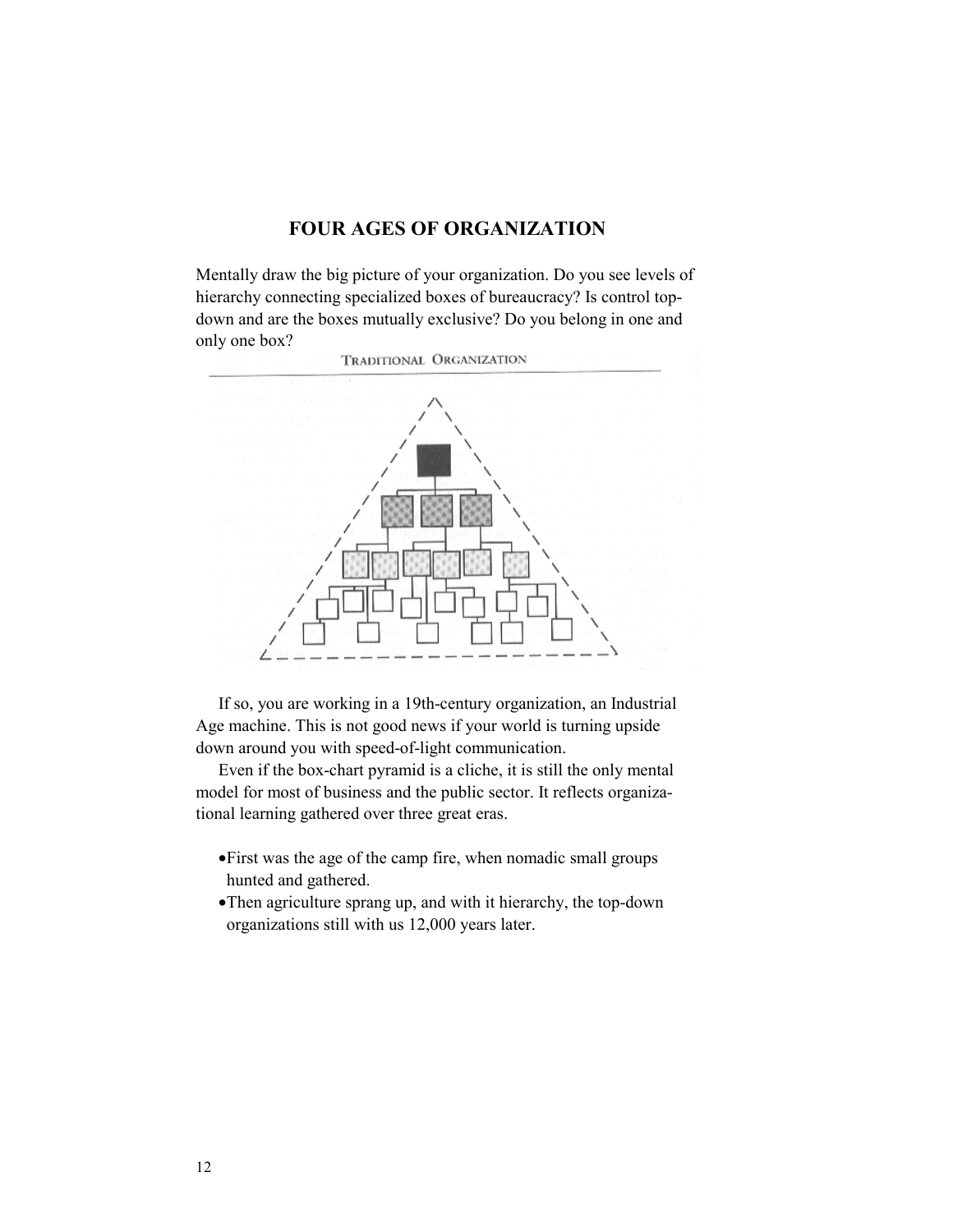• Next, with industry, came the steam engine bureaucracies, spread out across departments, divisions, and subsidiaries.

Today, everyone knows the traditional pyramid is out of synch with how work gets done and how decisions are made. For more than one company or agency, the conventional organization chart is a map to the obstructions to getting work done, the mountains to climb, and the rivers to ford.

We are many decades into the fourth era, driven by information, the *Age of the Network.* 

• Now we have networks, groups of people working across boundaries of all kinds as knowledge replaces resources as the new source of wealth.

## FROM BOXES TO PEPPERONI

How would you like a pizza instead of a pyramid?<sup>5</sup>

"Our organization chart ... looks like a pizza with a lot of pepperoni sitting on it," Eastman Chemical Company's Chairman and CEO, Earnest W Deavenport, Jr., tells *Business Week.6* "We did it in circular form to show that everyone is equal in the organization. No one dominates the other. The white space inside the circles is more important than the lines." The "white space?" Look below the surface and "see" the domain in which people collaborate.

Eastman provides an excellent, concrete example of an organization that combines teams, hierarchy, bureaucracy, and networks (see chapter 3, "Turning Hierarchy on its Side"). Among the management practices of this \$4 billion spinoff from Eastman Kodak Company is a startling one. The company has replaced some key senior executive functions in mission—critical areas with "self—directed work teams." Five people manage manufacturing, for instance, as a team in which leaders rotate every quarter.

Shared leadership is one characteristic of organizations arising in the Age of the Network. Networks are meeting the challenge of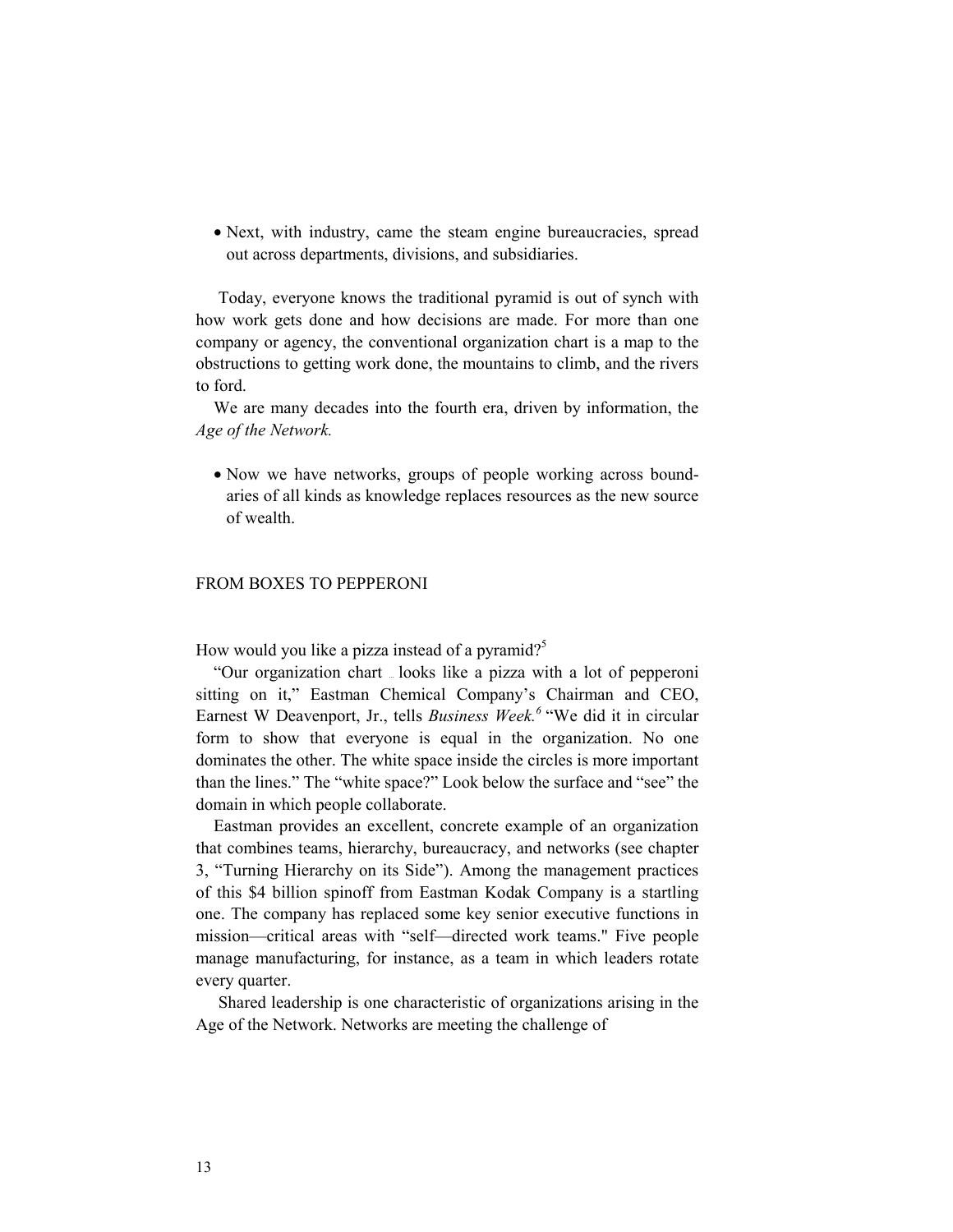## EASTMAN CHEMICAL COMPANY'S PIZZA CHART



adapting to a new reality of time in a small world where the sun is always rising and never setting, changing forever the human experience of the fourth dimension.

## EXPANDING IN A NEW DIMENSION

In the Industrial Age, we conquered space as the search for new worlds took us to the landing on the moon. By combining the great might of our machines with our imaginations, we pushed back the limits of terrestrial space. Now there is no place else to go on earth because everyone is a neighbor.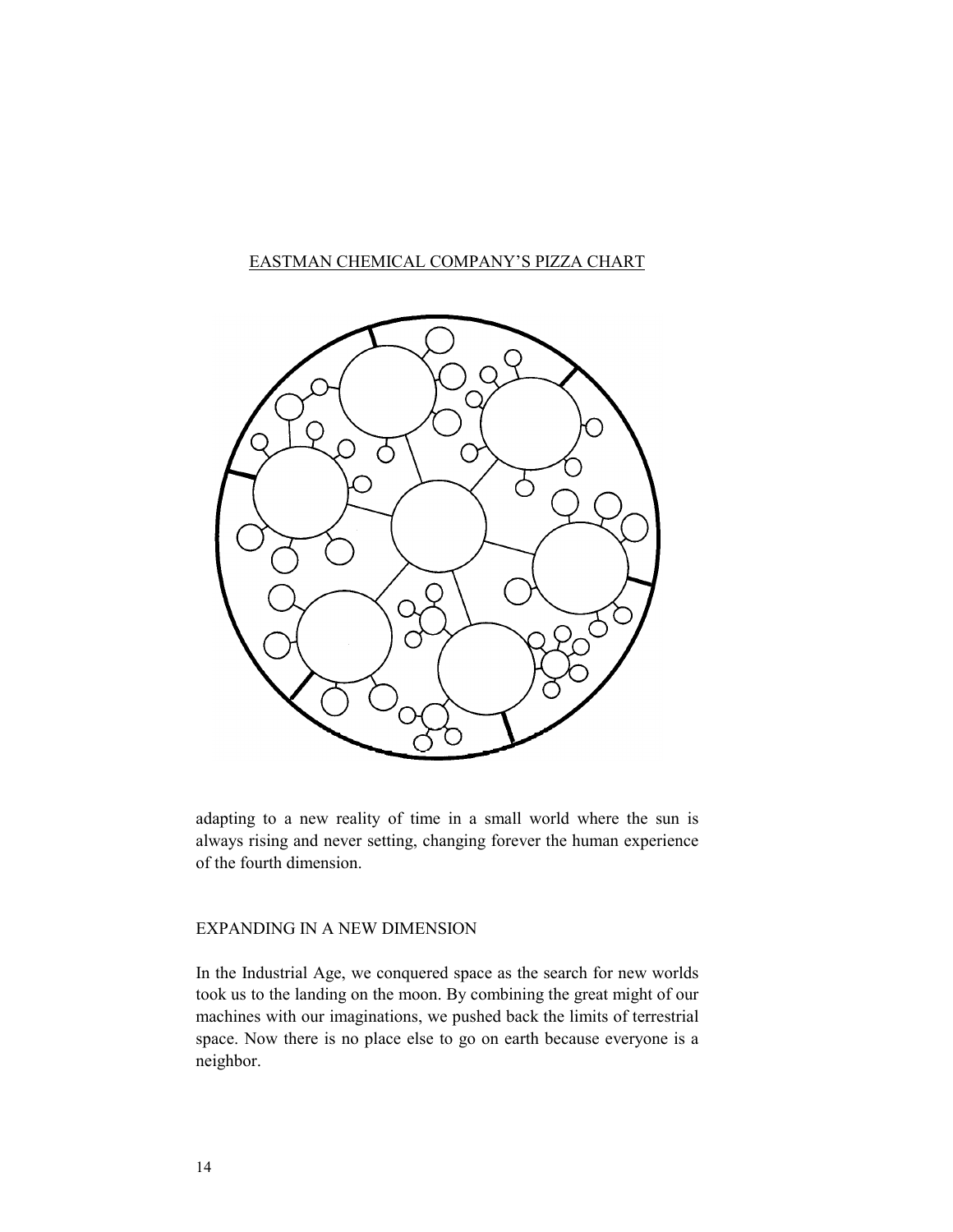*We are now global. The frontiers of our local space have closed. Time is the new frontier.* 

With electronic technology widespread, anyone can talk to anyone and some can talk to everyone—by voice, by computer, by video. Place no longer means that you can be in only one of them; mutually exclusive locations have become relics of the past. Work rolls continuously around the world, following the sun, yet is instantly accessible all the time by everyone whenever they need it. Boundaries are conceptual, not physical, in virtual workplaces and need to be completely reconceived so that "physical site" thinking is no longer a limitation.

> *The electronic, speed-of-light Information Age redefines ordinary, human-scale space and time.*

A global economy and workplace are not just revolutionizing bigness. They affect us all and are accessible to any of us, whether as a teen on the Internet, a small furniture company in an export network, or a global CEO who lives on a plane.

"Change," which Tom Peters considers a pathetic word to stand for the uproarious revolution upon us,<sup>7</sup> is constant. "Crazy times call for crazy organizations," he says. In the Age of the Network, living in the =fourth dimension can be intense. More people are coping with more change than ever before. Are you? Time, as in a lifetime, has dramatically accelerated.

Once, a job lasted for a lifetime. Now the average person will change careers five times. Tomorrow, you will measure the half-life of a job in months, weeks, and days, as long as it takes to get another one. You will move from project to project, each one requiring your full concentration even while you have other things on your mind. The person you fought with mercilessly in your last job may be your boss in your new one—or your customer, or even your partner. Such is life today in Silicon Valley and many other places around the globe.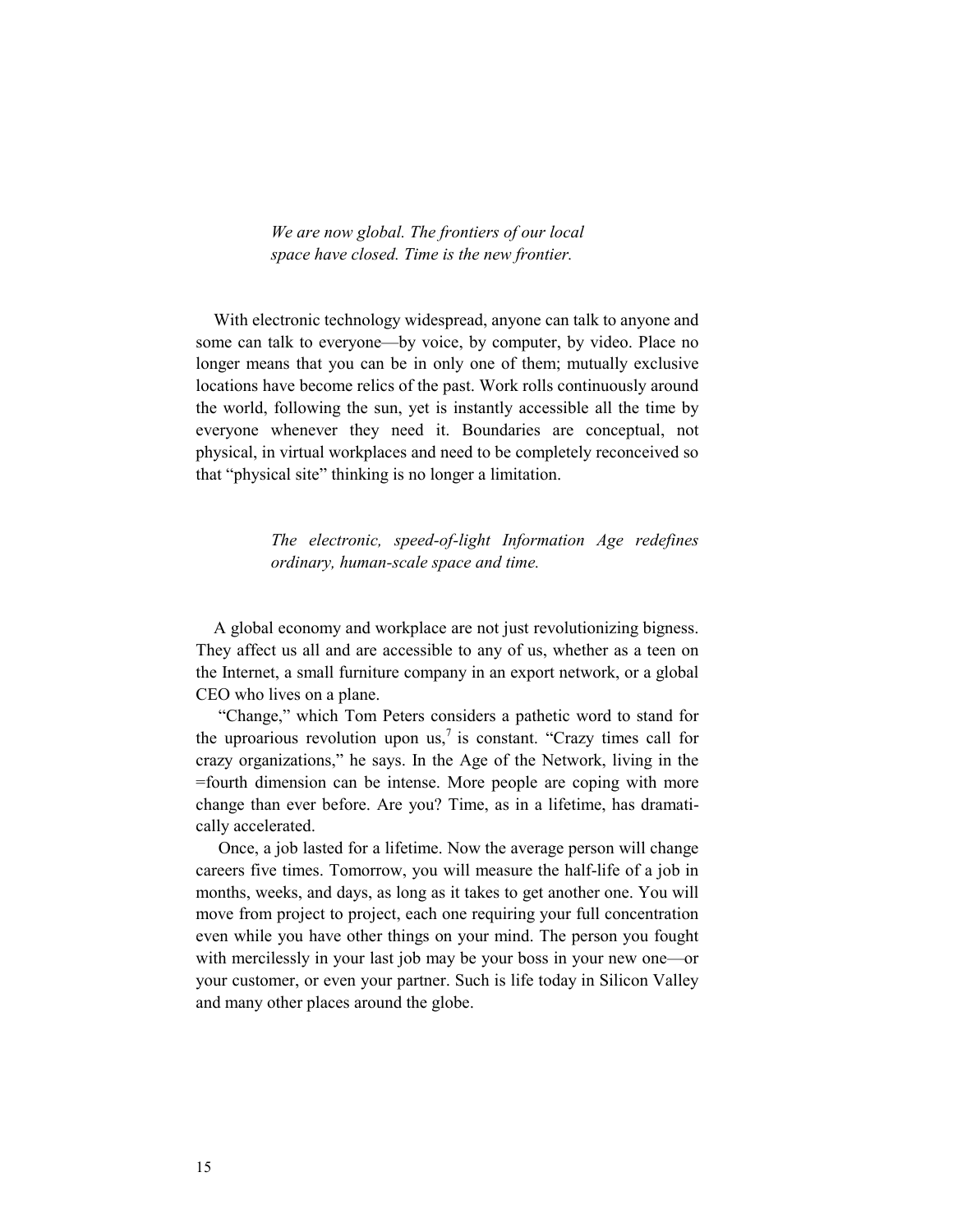Most organizations are operating in the Age of the Network, whether they know it, like it, or want it. One obvious indicator is the proliferation of connections with other organizations. They take many names— "strategic alliances," joint ventures," "outsourcing partnerships," and "flexible business networks," to name a few— linking customers, suppliers, and competitors. When executive, staff, and line colleagues form multiple, overlapping teams, they too are exploding in numberless cross-functional projects, horizontal corporations, and virtual enterprises.

Some companies—some organizations of every type—are already living in a flexible, richly connected, high-trust, high-performance, 21stcentury design. They have agility and speed. They're competitive, *and*  they retain heart.

### • *They cross, but do not smash, boundaries.*

In networks, people work closely with clients, customers, vendors, suppliers, and even competitors. They know how to maintain boundaries without being immobilized by them, how to hold joint allegiances, how to balance conflicting interests, and how to tap resources beyond their own four walls, creating situations where everyone wins. Boundaries are the basis for self-identity and diversity, and even the Big 3 auto makers are crossing them. Together they have a dozen consortia underway, investigating everything from the electric car to better crash dummies.<sup>8</sup>

## • *They manage co-opetition.*

Networks allow you to cooperate and compete at the same time. Without both competition and cooperation, you cannot succeed in turbulent times that require flexibility, nimbleness, and learning, re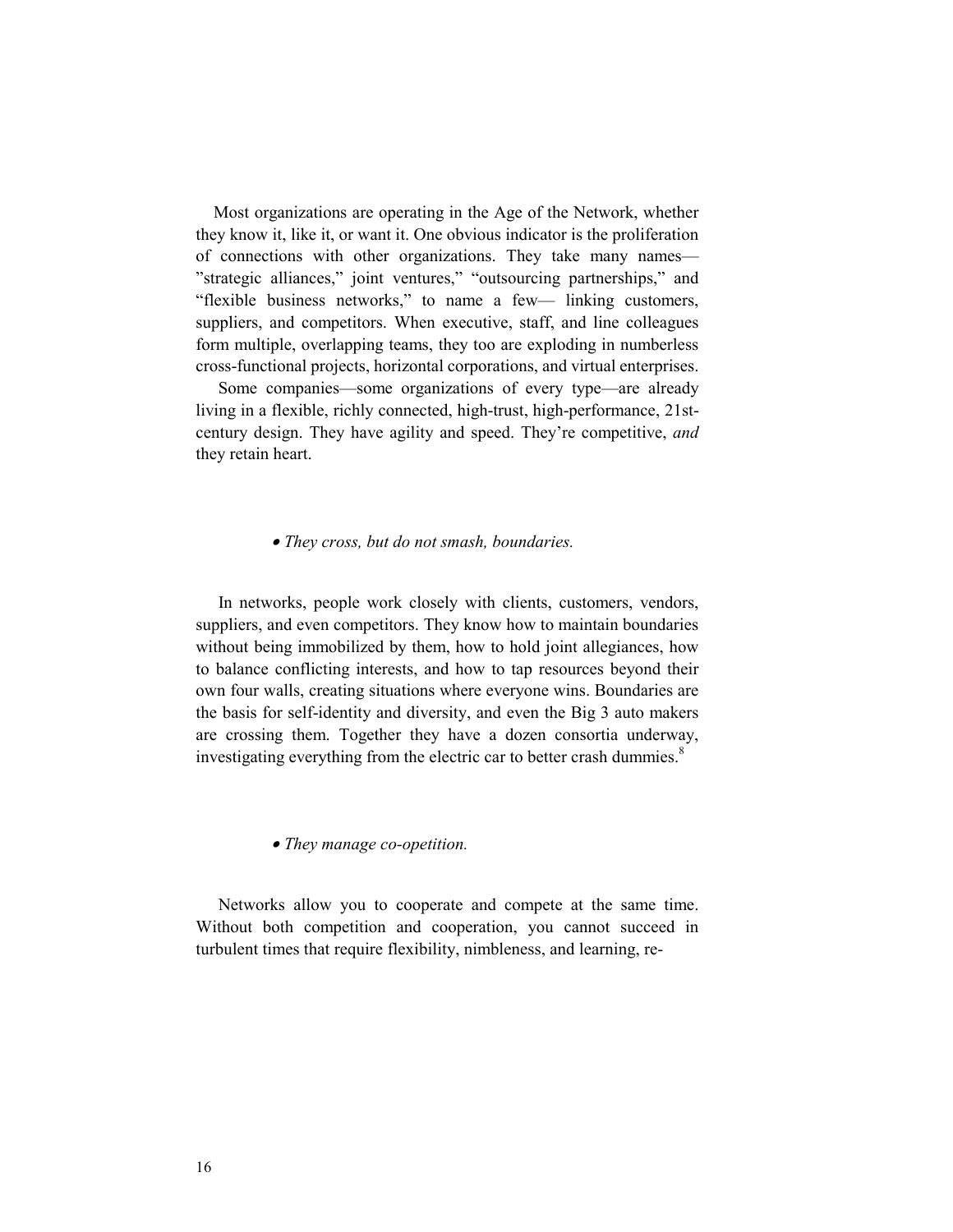gardless of the size of your enterprise. "Co-opetition" puts these two apparent opposites into a dynamic dance.

• *They work in teamnets—networks of teams.* 

To work across boundaries, people form local teams that bridge time and distance in networks. A team from Massachusetts General Hospital works with its counterpart at Brigham and Women's Hospital as Boston's two health care giants work through the details of their merger. Little teams make up big networks.

# **ORGANIZING PRINCIPLES PUT INTO PRACTICE**

What are the "Organizing Principles for the 21st Century," and how can you make use of them?

Some common patterns underlie all networks that are eminently applicable in many arenas. When a community of practitioners applies the principles, they improve them through experiment and experience. You can check our patterns against your own experience.

## **CONCEPTUAL TOOLS FOR NETWORKS**

Networks—the organizations once considered fringe phenomena— now are moving to center stage.

We have focused on networks and networking for 15 years, gathering information and insights, developing theory, testing it through practice, and writing about it—which provoked more information, theory, practice, and writing. We see five key organizing principles for the 21st century: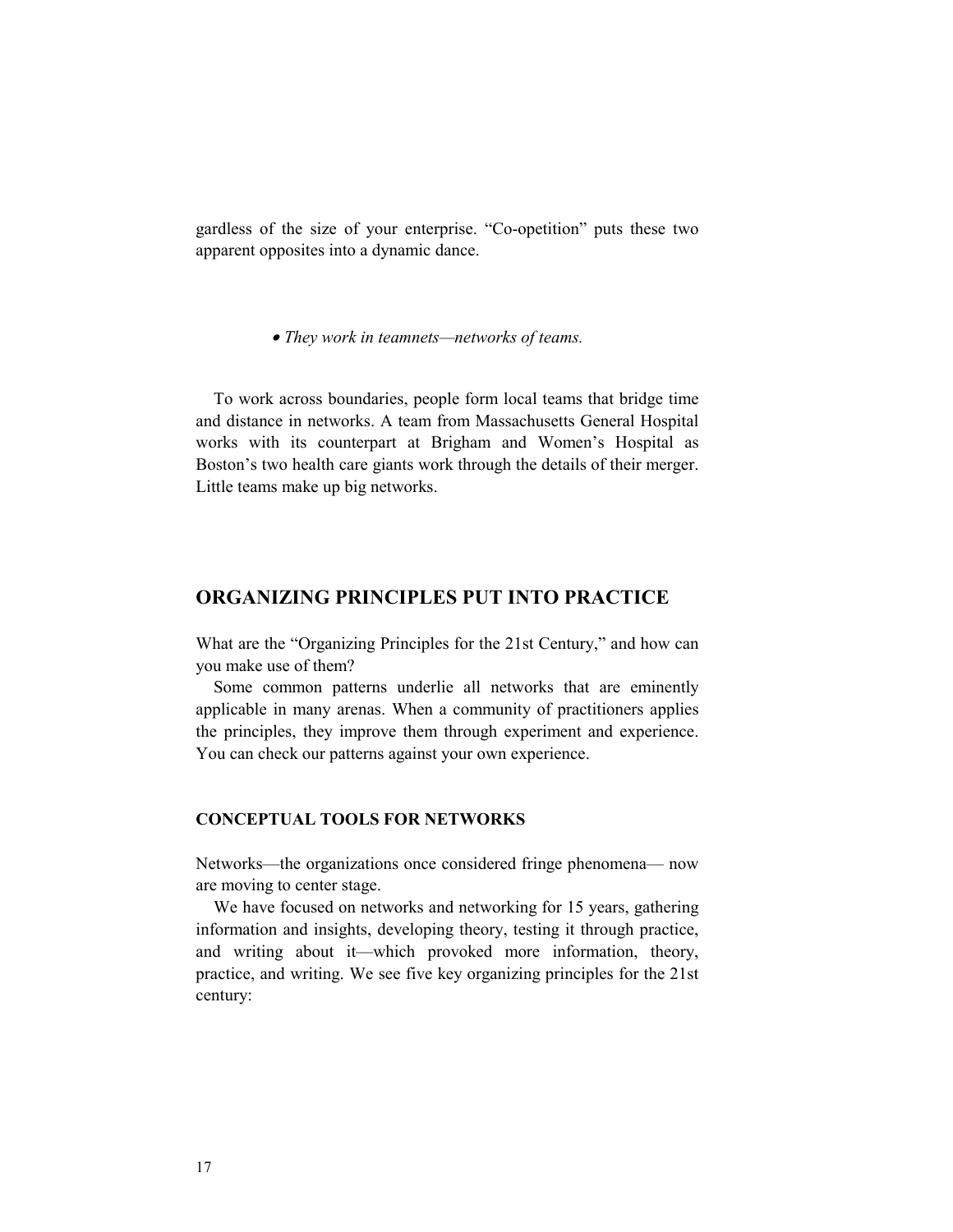## • *Unifying Purpose*

 Purpose is the glue and the driver. *Common views, values, and goals hold a network together. A shared focus on desired results keeps a network in synch and on track.* 

# •*Independent Members*

 Independence is a prerequisite for interdependence. *Each member of the network, whether a person, company, or country, can stand on its own while benefiting from being part of the whole.* 

# •*Voluntary Links*

 Just add links. *The distinguishing feature of networks is their links, far more profuse and omnidirectional than in other types of organization. As communication pathways increase, people and groups interact more often. As more relationships develop, trust strengthens, which reduces the cost of doing business and generates greater opportunities.* 

# •*Multiple Leaders*

 Fewer bosses, more leaders. *Networks are leader*ful, *not leaderless. Each person or group in a network has something unique to contribute at some point in the process. With more than one leader, the network as a whole has great resilience.* 

## •*Integrated Levels*

 Networks are multilevel, not flat. *Lumpy with small groups and clustered with coalitions, networks involve both the hierarchy and the "lower-arch y," which leads them to action rather than simply to making recommendations to others.*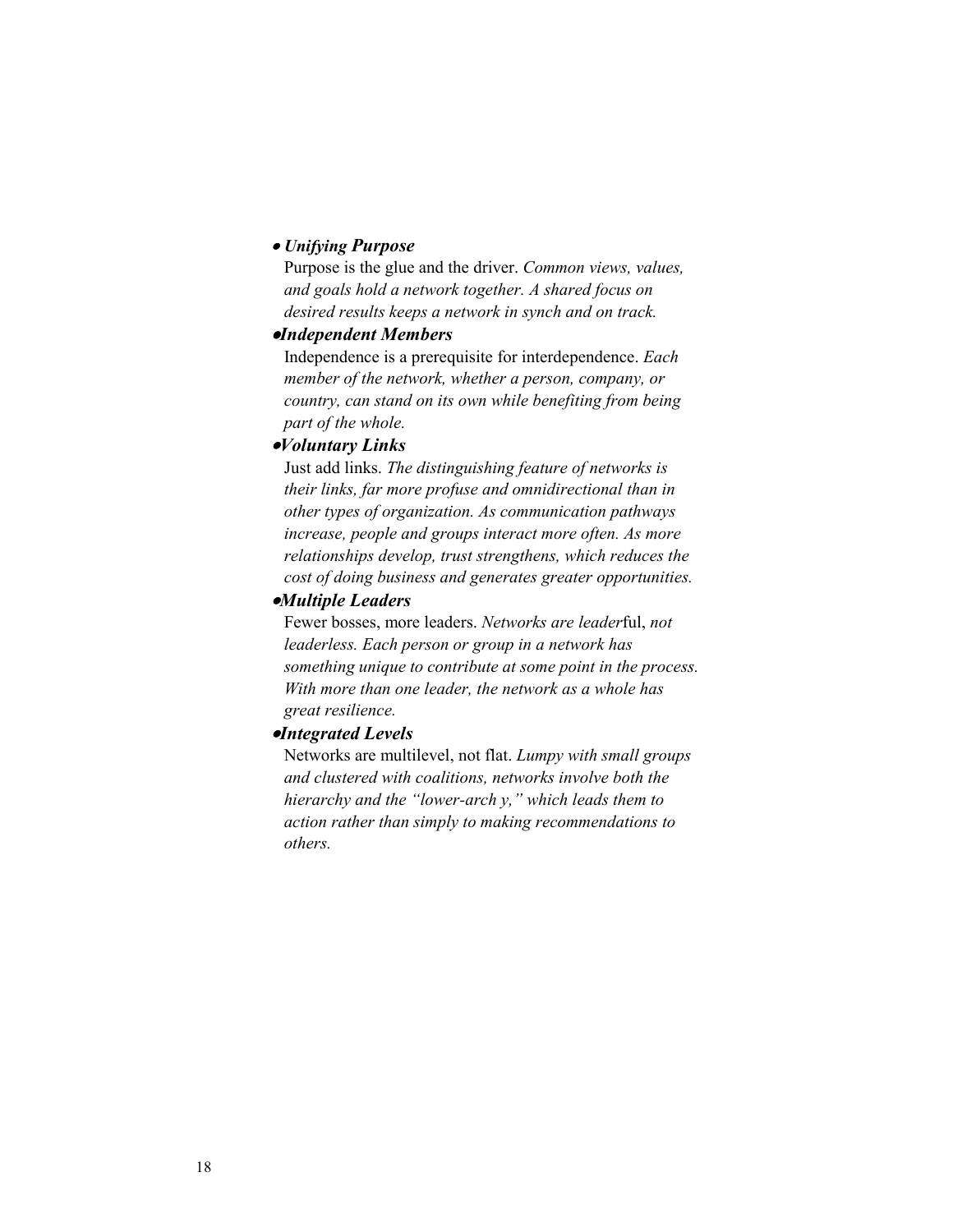Big businesses like Eastman Chemical Company and small ones like Harry Brown's EBC Industries, local fire departments and the networks springing up among the agencies of the federal government, communities on the Internet, and companywide initiatives to accelerate learning all reflect these principles (see chapter 4, "A Pocket Tool for Teamnets"). They show up within organizations, as cross-functional teams and self-directed groups, and they structure relations among organizations, like strategic alliances and flexible business networks.

#### **BELIEVE IN THE CREDO "THOSE WHO DO, PLAN"**

A geographically distributed, functionally divided, or multitime zone, cross-boundary group needs to involve everyone **it** touches as much as possible to succeed. A plan created by one group and handed to another doesn't work in a network. Thus the dictum "Those Who Do, Plan." *People charged with doing work need to plan it for themselves.* 

The best networks take the time necessary to clarify their purpose to the point where they can articulate it as a work plan. The people who will carry them out do the best plans, whether formal or informal, the ones that work and remain flexible. Even the plans themselves are not the point. It's the participatory *planning* that brings people into synch to accomplish things together across boundaries.

Networks are an organic form of organization, which means you need to understand them as a process as well as a structure. New networks start small and grow through phases:

- an initial, sometimes long startup phase;
- an intense, sometimes short launch phase;
- an often exciting performance phase;
- a frequently surprising test phase; and, finally,
- a completion phase.

At each stage of development, the five principles presented earlier offer a different utility. In chapter *5,* "Rx for Monday Morning," we show how to use these principles for assessing organizational opportunities at startup and as a planning agenda for launch.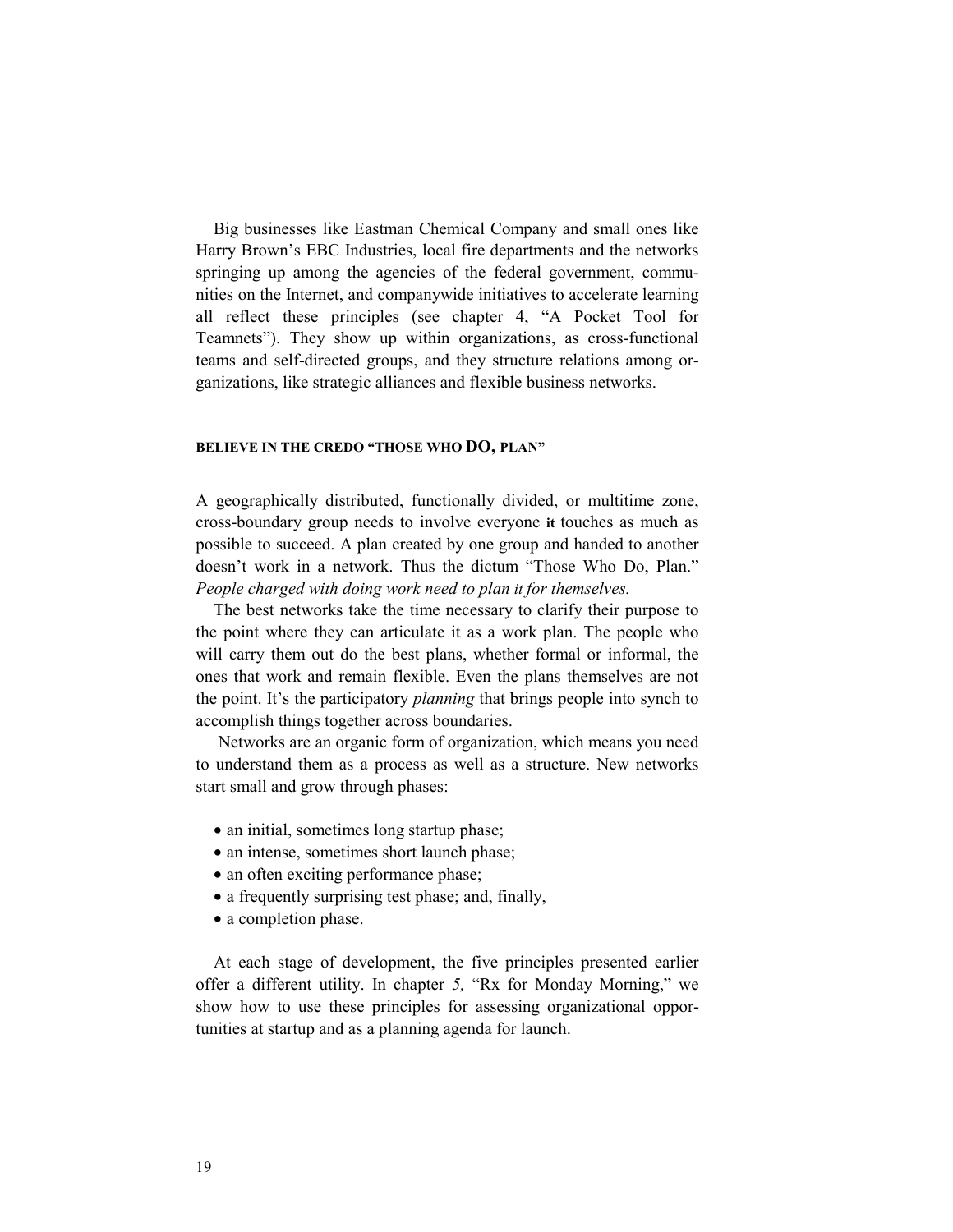#### **MATCH THE WORK WITH THE RIGHT ORGANIZATION**

Networks are proliferating, but that doesn't mean they are always the best way to organize.

> *You can match the work to the right form of organization by understanding what teams can do, when hierarchy applies, what is useful in bureaucracy, what circumstances call for networks—and how to fit them all together.*

Size and scope, the pace of change, and the core technology driving the business are all considerations. (Chapter 6 "The Hinge of History," offers a "how-to" at the strategic level.)

- Is your scope local or global or both? How big should the group be? How can you retain the benefits of being small as you grow larger?
- While we all face an increased pace of change, the velocity is not the same everywhere. Environment strongly influences the nature of organizations, forcing more organic development in fast-changing surroundings and allowing more mechanical approaches where the pace is slower.
- Technology, particularly information technology, also influences organizational architecture. In the Age of the Network, connective technologies complement connective organizations. It is much easier for a networked organization to gain an organizational advantage from networked technology than for hierarchy-bureaucracy to do so.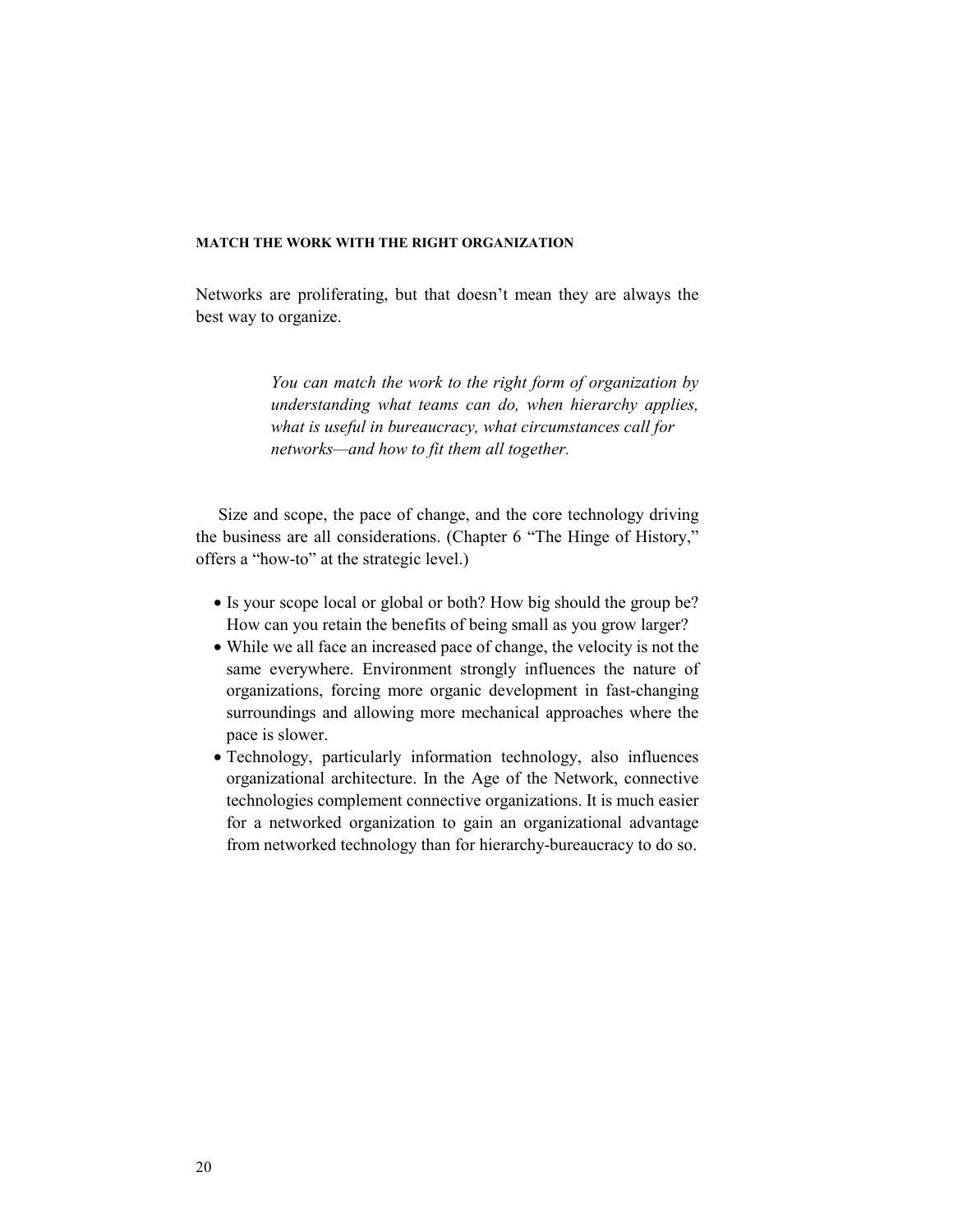## **THE DIFFERENCE OF EXPANDING LINKS**

Links—the connective tissue extending in every direction and joining people across organizations, distance, and time—are at the heart of the Age of the Network. Whereas once a person knew perhaps a few hundred others, today his or her Rolodex may contain 10,000 names. Above all, abundant links in every direction make the network different from the organizations that came before—bureaucracies with their horizontal hand-offs from department to department, hierarchies with their top-down commands, and small groups with their one-to-one relationships. In a network, you connect up, down, out, and around.

The links of the network climb the chains of command like ivy and wrap all the way around the globe. Because the network enhances access to others rather than impedes it, even more people come into connection with one another, crossing organizations, anytime and anywhere.

## **COME IN, MADRAS, INDIA**

Frank Starmer's "laboratory without walls" is an example of a connected organization. We met Frank—well, we've never met Frank in person, though we communicate with him frequently. Our introduction was unusual.

The phone rang one day. It was Rainer Hochkoeppler calling from Basel, Switzerland. He had read our books on networks and was inquiring about us coming to Zurich to do a workshop on our latest, *The TeamNet Factor.* Although he was familiar with us, we had never heard of him before, which he realized. As a reference, he followed our first phone call with a fax, recommending that we contact "My best American networking friend, Professor Frank Starmer, at Duke University."

So we called Professor Starmer to learn more. "He's in India until May," we were told. "Do you have access to the Internet? You can send him a message at frank@rodney.mc.duke.edu."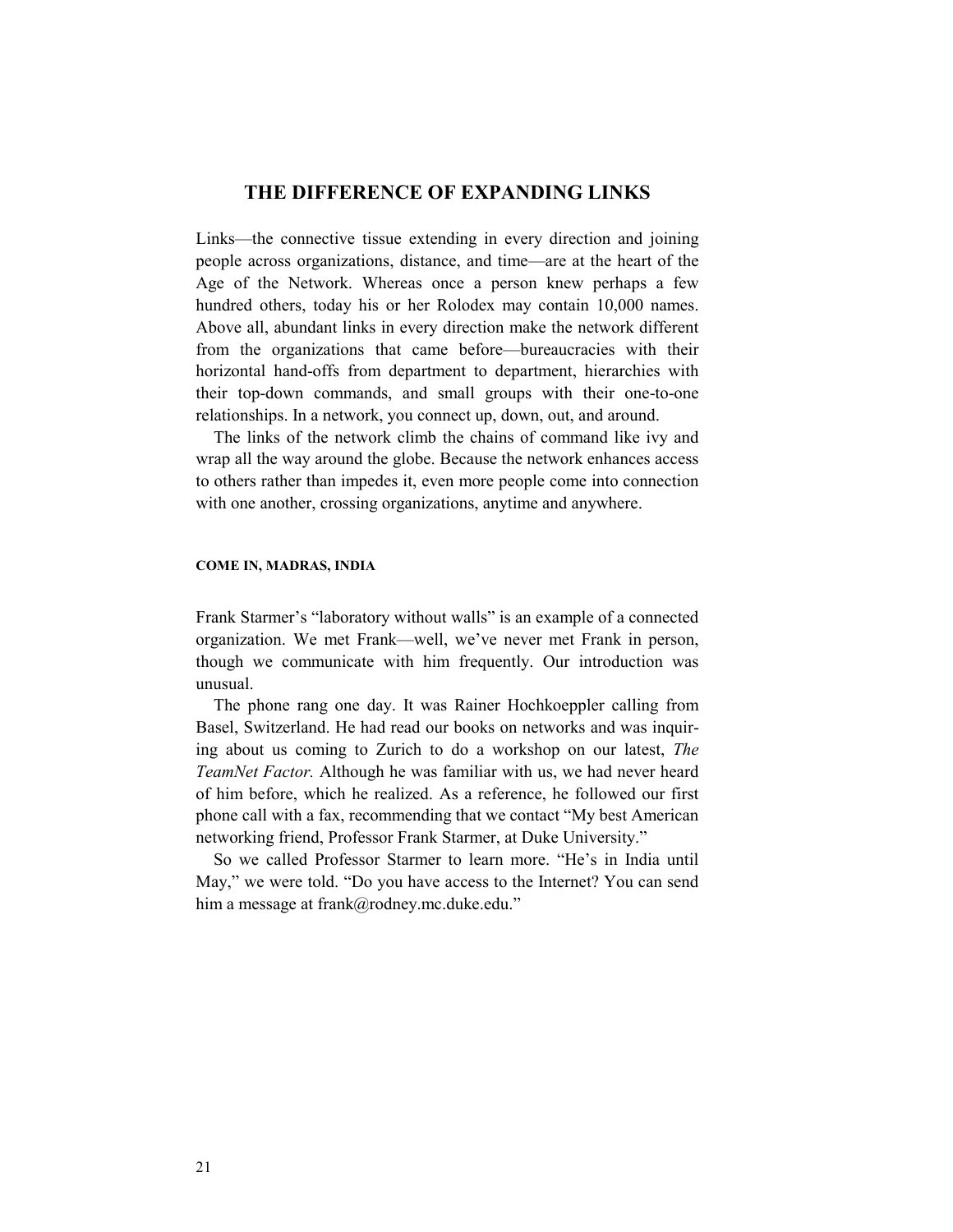"Really?" we asked, incredulous. Yes, we had access to the Internet, but with India? Though a leader in software development, India also is famous for its erratic telephone system, on which the Internet depends. Never mind the general communication problems that plague the country: it takes months for letters to arrive, and people can't even send money abroad to buy books.

"He'll get it," we were assured.

That night we skeptically fired off a message to Professor Starmer, explaining who we were and hoping for the best.

By the next morning, we'd received the first of many detailed messages from Madras, India, where Frank, a professor of cardiology and computer sciences and trained as an electrical and biomedical engineer, as well as an early electronic networking pioneer, was spending a year, continuing in his ongoing role as coordinator of a global network of scientists doing basic research on excitable cells. (He also confirmed that our skepticism about the Internet was valid. "Indian email is not really very reliable," he said. "We have a rather up-and-down link between here and our gateway in Bombay, and particularly during the monsoon season, just finished, all bets are off as to when e-mail arrives.")

We asked Frank who was in his "Excitable Cells Lab Without Walls," and he sent back an e-mail message with the names and electronic addresses of 32 people circling the globe. It includes scientists in his home lab at Duke, as well as:

# Max *Planck Institute in Heidelberg, Germany* • *University of Chicago*  • *University of Pittsburgh Syracuse University*

*Montreal Heart Center* • *Boston University* • *University of North Carolina* • *Moscow's Cardiac Center University Santiago de Compostelo University of Freiburg* • *University of Utah* • *Institute of Theoretical and Experimental Biophysics, Pushchino, Russia* • *the Nonlinear Research Center, University of Nice University of Maryland* • *Am Shams University, Cairo* • *Washington University in St. Louis* • *and last, but back to the beginning, Rainer Hochkoeppler in Basel.*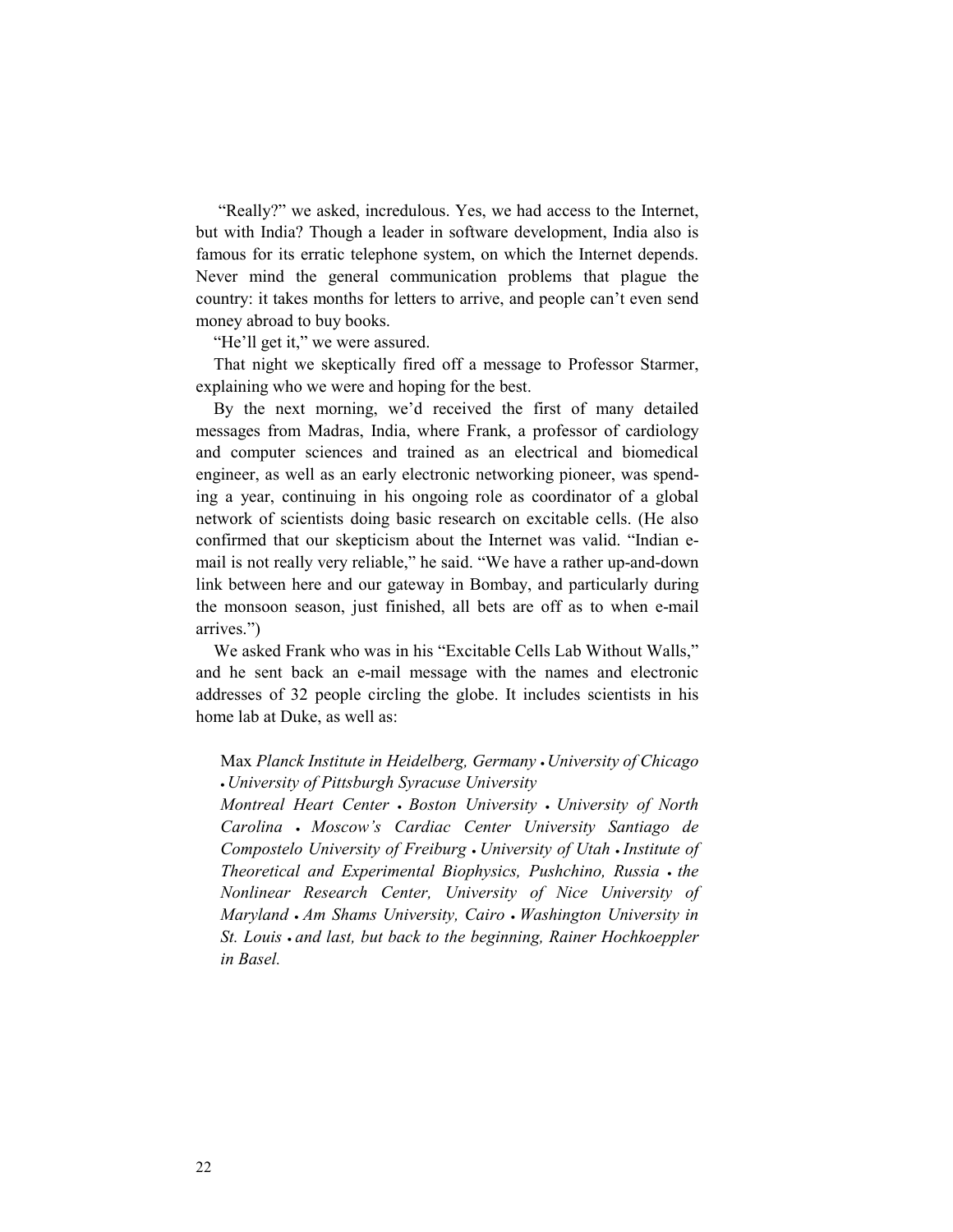Their work is not unrelated to our subject. With Frank and his distributed lab, we share the belief that the network is a powerful model for understanding natural complexity.

"The brain is basically a large network of interconnected, excitable cells," Frank explained in a message written on his 30th wedding anniversary.<sup>9</sup> "Our interest in excitable cells stems from this observation: within the nervous system, propagation velocity of nerve impulses is rather slow (approx 10 M/sec) or *.5* M/sec in cardiac cells. The unit noise is rather high, and the reliability is not really great.

"Compare this with today's computer chips, where propagation velocity is the speed of light, unit noise is almost nonexistent, and reliability is unbelievable.

"Yet the nervous system can perform pattern recognition and computations in many areas much faster than done with the best vector or parallel machines. For me and many others, it's interesting to understand the underlying nature of biological 'networks'—sort of a biological Internet."

While functioning at a high level of performance at low cost, this small group works together around the world yet rarely sees one another. Over time and in its precious face-to-face meetings, the group has developed deep trust.

"Trust is really essential. It's rather easy to do 'ordinary' science or 'ordinary' any job. But to do really creative stuff, it's essential to be absolutely comfortable. Then the creative juices can flow. There are no distractions."

Frank personifies a number of key aspects of *links.* 

- The Internet itself represents an astonishing explosion of physical, global communication links and personal access unlike anything available to ordinary human beings before.
- Yet Frank's story is one of relationships grown in the ether of cyberspace, a small group with a global scope and membership. Relationships make the network, but physical links make relationships possible.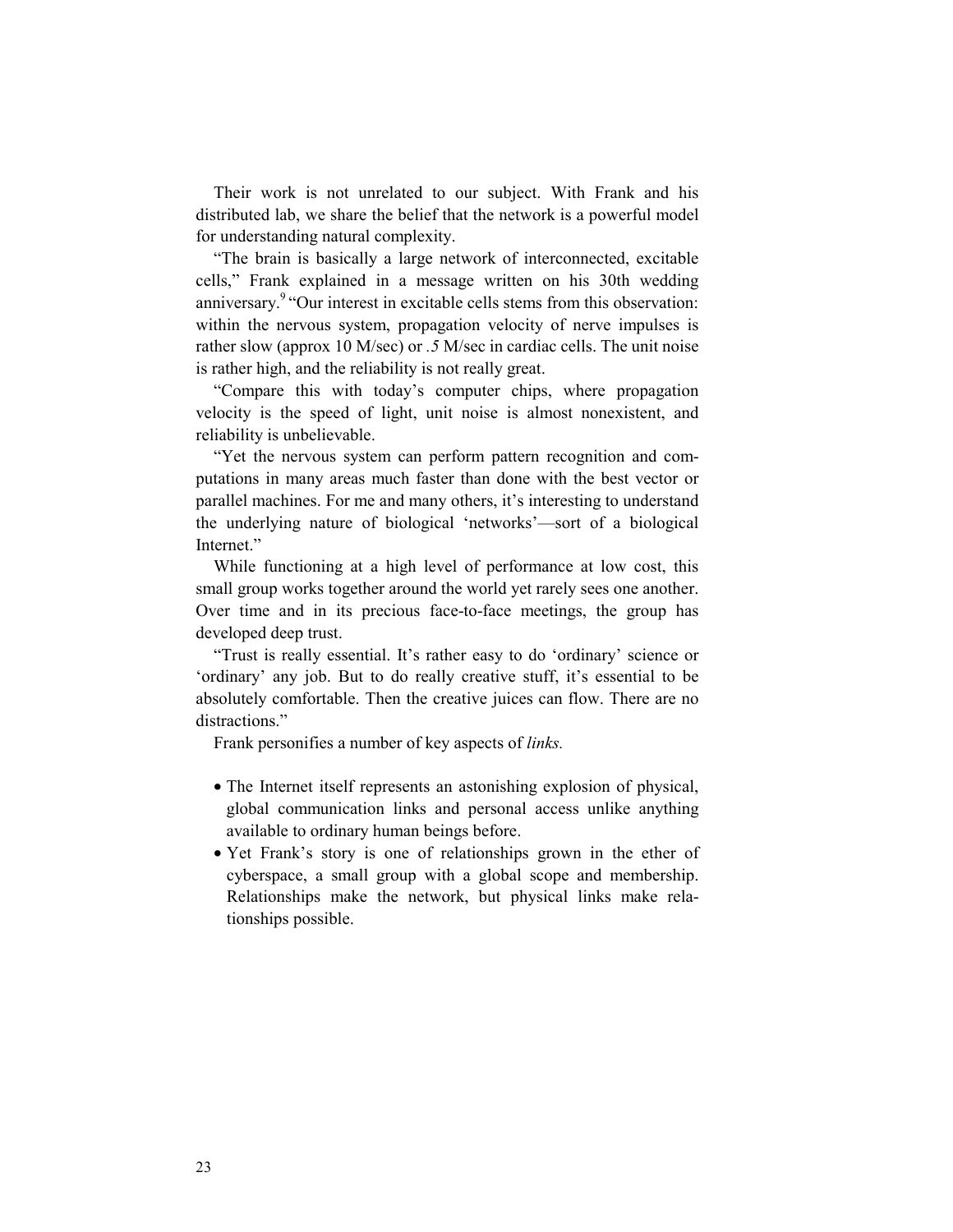- Frank is "networking smart,"10 deliberately developing fruitful relationships. Overpublicized as the way to get ahead and underappreciated as a skill, networking as an activity is exploding.
- Frank also portrays a new network leadership role—the coordinator—whose job is to tend to the network as a whole, both online and off<sup>"11</sup>

#### **NETWORKING FALLS TO THE BORROW LINE**

Underneath all is trust, the soil in which networks grow connections and relationships.

Trust is the basis of a new source of wealth in the Information Age, one based on connections. As trust accumulates, people build up "social capital," which can be turned into economic prosperity just like land, human, and technology capital.

How does this alchemy come about, this transformation of social capital into wealth? The answer lies buried nearly a millennium deep, where odd precursors of the Age of the Network cropped up in the most unlikely places and times. Not all developments in life are serial; civilization doesn't evolve in orderly, neat steps. It springs ahead, falls behind, lurches off strangely, and churns into chaos.

Even though the Middle Ages usually is regarded as an ignorant time before the great enlightenment, 800 years ago a richly networked society flourished in northern Italy. Earlier, bands of marauders had roamed the countryside, terrifying everyone. Feudal lords could not protect them, so the fledgling middle class came together "to help each other without fraud and in good faith."'2 The remarkable communal republics were born, the city-states of Venice, Genoa, Bologna, Milan, and others, where equality worked and provoked a cultural and intellectual renaissance.

It's not so much that people banded together in the face of a common enemy that's amazing. It's what came out of **it:** economic prosperity. From trust and abundant social relationships came the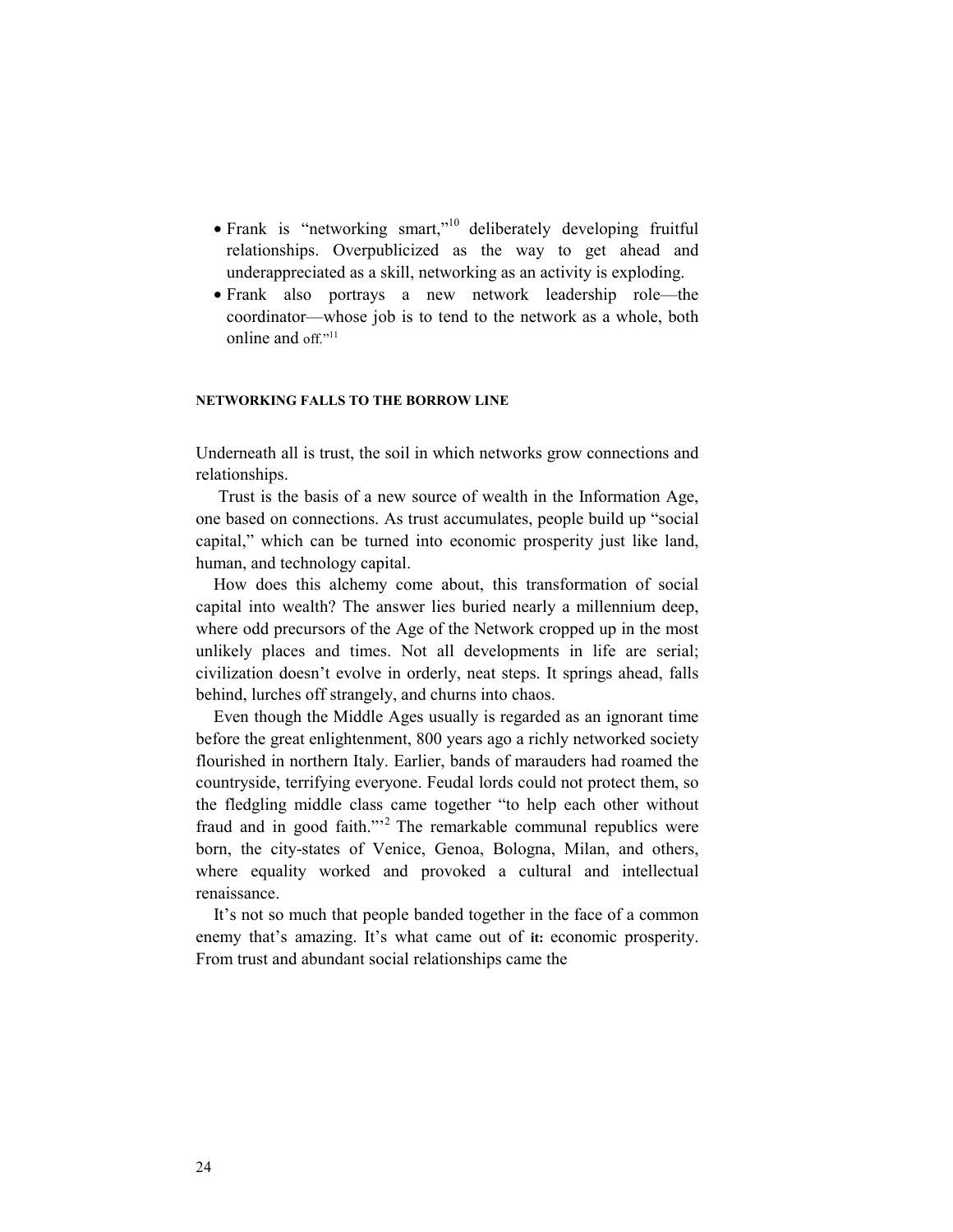invention of credit, institutions of depository banks, and lending—in short, the ability to use wealth to generate more wealth, the engine of commerce as we know it today.

Because people connected in many ways and trusted one another, their relationships turned into a medieval source of wealth. Eight centuries later, Emilia-Romagna and other northern Italian regions again turned intense relationships into collective wealth and launched the global flexible business network movement.'<sup>3</sup>

If it's hard to imagine how trust creates wealth, imagine how its opposite chews up money. Although conventional accounting systems make it hard to calculate the cost of mistrust, the cost is real.<sup>4</sup>

- How much does rework cost when advertising doesn't talk to project managers and engineering doesn't talk to manufacturing?
- What's the price tag on unused inventory sitting in a warehouse because manufacturing, marketing, and sales are engaged in such a fierce war that no one believes anything anyone else says?
- Whose budget is paying for the endless meetings that go nowhere because everyone is afraid to show their cards?
- How much overhead is absorbed in employing people whose only function is to watch over others instead of "doing real work"— the supervisors, inspectors, and enforcers?<sup>55</sup>
- How costly is the miscalculation on receivables that disrupts cash flow and leads to drawing down a line of credit, the interest on which exceeds the time value of lost current dollars?

The solution to all these problems is to build trust, expand communication, and increase links among people, the core capabilities of networks.

# **FASTEN YOUR SEAT BELT FOR TAKEOFF**

The Age of the Network organization needs to be smarter than its predecessors because the ride into the 21st century is going to be very fast indeed. Bureaucracy creates cadres of specialists who know only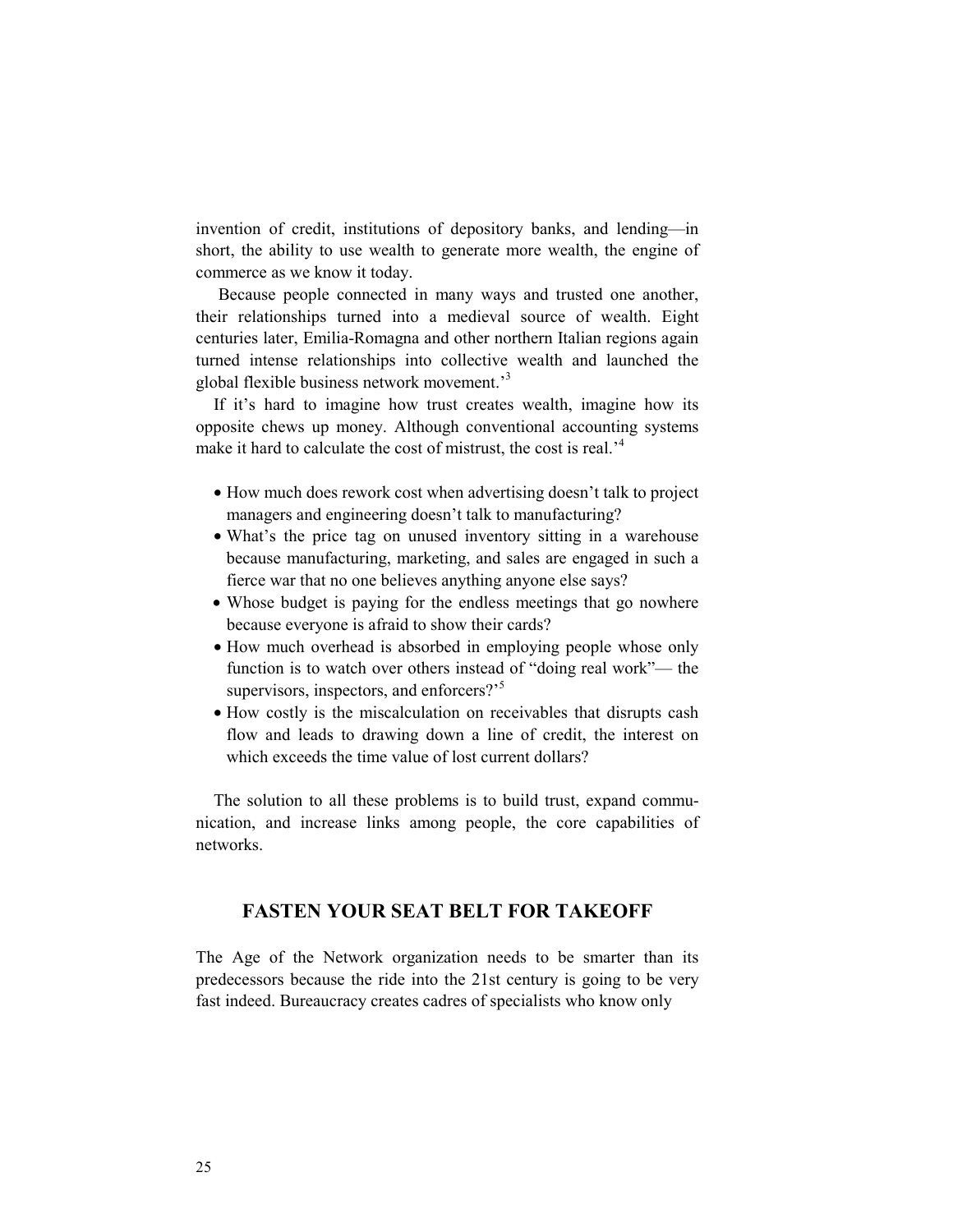their particular little bailiwicks. Hierarchy limits access to information with its one-way, top-down stream of command and control. Networks increase communication, multiply information, and bring people into the loop.

Most people want their lives to matter. They want to be part of organizations that engage and learn, where they can see the effect of their achievements, where they have a sense of belonging. It is possible to make a difference in networks, to bring your whole self to work, and to narrow the schism between your "life" and your "work."

Still, networks are hardly without problems. "You asked me about my 'most difficult networking problem,'" wrote (in an e-mail message, of course) Gunther Singer, an Austrian automotive consultant who spent the previous five years flattening a multinational company by launching 60 self-managing groups.<sup>16</sup> "It's the power field where two different systems, ideas, or even paradigms meet. It is the tension between the teamnet/virtual project versus the built-for-eternity hierarchy."

There is no organizational nirvana where everyone persists sublimely in eternal harmony. If there were, it would be boring and ineffective. "Networks don't just tolerate conflict," anthropologist Virginia Hine wrote in the 1970s. "They depend on it."<sup>7</sup> Conflict stems from differences of opinion, which are healthy and cause growth.

A story of collaboration and conflict, internal warfare, and kindred communities within high-tech industries gave birth to thousands of companies in the 1980s. People with a new idea that their own company wouldn't fund started another one, from which still another group eventually split, forming its own company, and so on.

Networks allow you to build on what you have. They enhance your relationships with suppliers, anticipate customers' needs, and allow entry to new markets with the competition. *Don't throw out your hierarchy and bureaucracy.* You need them. By clearly defining their places in the organizational universe, you help them to do better what they do best.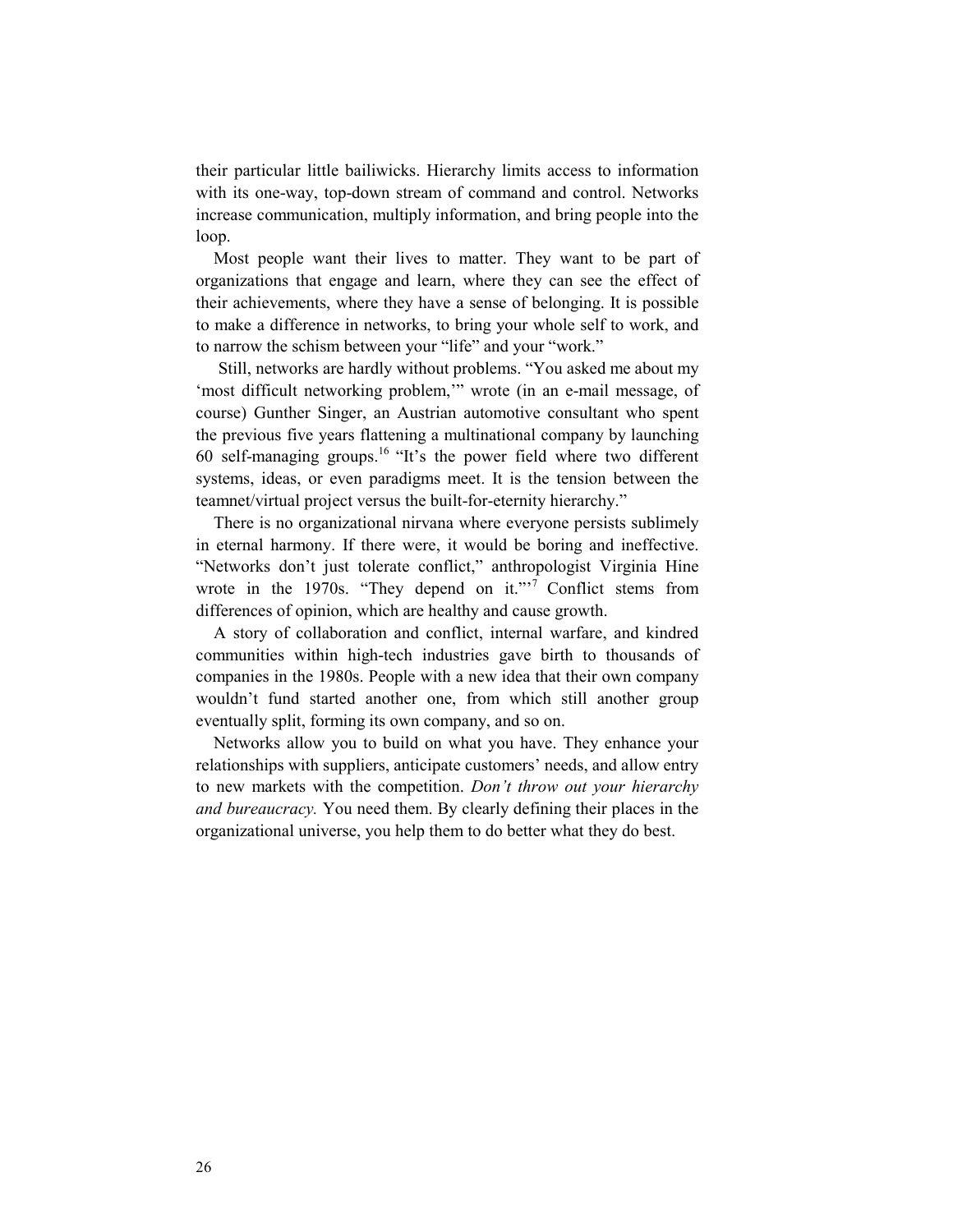## **TRENDS ON THE HORIZON**

The Age of the Network is a harbinger of a pervasive, global organizational shift, a metatrend that points toward other signs close at hand. Keep your eyes on these indicators of the future to help you navigate your journey into the 21st century.

#### *Purpose as a Natural Resource*

As radical change prevails for the foreseeable future, organizations will either create their own futures or find themselves reacting to the change driving them. After the wave of interest in reengineering passes, organizations will shift from managing costs to focusing on real business growth. However, it will be tougher than ever to create breakthrough products, enter new markets, and achieve high-performance operations. Facing limits to growth, organizations will reach optimal size, then seek qualitative development rather than quantitative growth. Eventually, people will come to realize that their core business purpose is a natural resource that gives them power in the marketplace.

## *Focus on People*

Team implementations will continue to fail at alarming rates, despite good intentions, unless organizations remove the existing impediments to corporate trust—outmoded reward systems, obsolete status symbols that split people into "haves" and "have-nots," and outdated management practices. Companies will need to reinstill loyalty and motivate their people anew to do incredibly innovative work after downsizing. But eventually, people will rebel against the unending, ever-increasing demand for higher levels of performance.